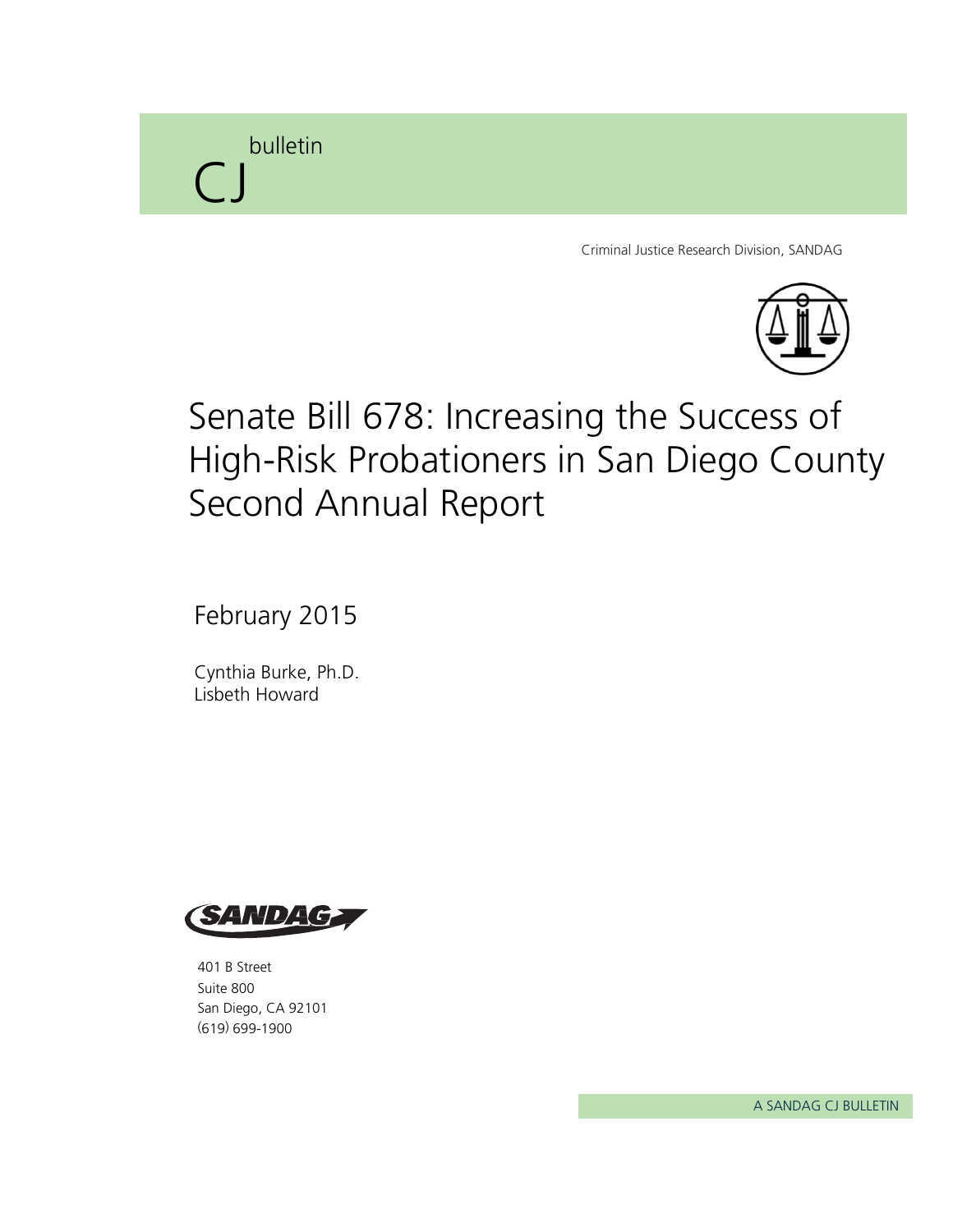

The 18 cities and county government are SANDAG serving as the forum for regional decision-making. SANDAG builds consensus; plans, engineers, and builds public transit; makes strategic plans; obtains and allocates resources; and provides information on a broad range of topics pertinent to the region's quality of life.

> **CHAIR** Hon. Jack Dale

VICE CHAIR Hon. Ron Roberts EXECUTIVE DIRECTOR Gary L. Gallegos

CITY OF CARLSBAD

Hon. Matt Hall, Mayor (A) Hon. Lorraine Wood, Councilmember (A) Hon. Michael Schumacher, Councilmember

#### CITY OF CHULA VISTA

Hon. Mary Salas, Mayor (A) Hon. Pamela Bensoussan, Deputy Mayor (A) Hon. John McCann

CITY OF CORONADO

Hon. Carrie Downey, Councilmember (A) Hon. Michael Woiwode, Councilmember (A) Hon. Bill Sandke, Councilmember

### CITY OF DEL MAR

Hon. Terry Sinnott, Councilmember (A) Hon. Dwight Worden, Councilmember (A) Hon. Al Corti, Mayor

CITY OF EL CAJON Hon. Bill Wells, Mayor (A) Hon. Tony Ambrose, Councilmember

CITY OF ENCINITAS Hon. Lisa Shaffer, Councilmember (A) Hon. Tony Kranz, Councilmember (A) Hon. Kristin Gaspar, Mayor

### CITY OF ESCONDIDO

Hon. Sam Abed, Mayor (A) Hon. John Masson, Councilmember (A) Hon. Ed Gallo, Councilmember

#### CITY OF IMPERIAL BEACH

Hon. Robert Patton, Councilmember (A) Hon. Brian Bilbray, Mayor Pro Tem (A) Hon. Serge Dedina, Mayor

#### CITY OF LA MESA

Hon. Kristine Alessio, Councilmember (A) Hon. Ruth Sterling, Vice Mayor (A) Hon. Bill Baber, Councilmember

#### CITY OF LEMON GROVE

Hon. Mary Teresa Sessom, Mayor (A) Hon. Jerry Jones, Councilmember (A) Hon. George Gastil, Councilmember

### CITY OF NATIONAL CITY

Hon. Ron Morrison, Mayor (A) Hon. Alejandra Sotelo-Solis, Councilmember (A) Hon. Mona Rios, Councilmember

#### CITY OF OCEANSIDE

Hon. Jim Wood, Mayor (A) Hon. Esther Sanchez, Councilmember (A) Hon. Chuck Lowery, Deputy Mayor

### CITY OF POWAY

Hon. Steve Vaus, Mayor (A) Hon. Jim Cunningham, Councilmember (A) Hon. John Mullin, Councilmember

#### CITY OF SAN DIEGO

Hon. Kevin Faulconer, Mayor (A) Hon. Lorie Zapf, Councilmember (A) Hon. Chris Cate, Councilmember Hon. Todd Gloria, Councilmember (A) Hon. Sherri Lightner, Council President (A) Hon. Myrtle Cole, Councilmember

#### CITY OF SAN MARCOS

Hon. Chris Orlando, Councilmember (A) Hon. Jim Desmond, Mayor (A) Hon. Rebecca Jones, Vice Mayor

### CITY OF SANTEE

Hon. Jack Dale, Councilmember (A) Hon. John Minto, Vice Mayor (A) Hon. Rob McNelis, Councilmember

### CITY OF SOLANA BEACH

Hon. Lesa Heebner, Mayor (A) Hon. Mike Nichols, Councilmember (A) Hon. David A. Zito, Deputy Mayor

#### CITY OF VISTA

Hon. Judy Ritter, Mayor (A) Hon. John Aguilera, Deputy Mayor (A) Hon. Amanda Rigby, Councilmember

### COUNTY OF SAN DIEGO

Hon. Bill Horn, Chair (A) Hon. Dianne Jacob, Supervisor Hon. Ron Roberts, Supervisor (A) Hon. Dave Roberts, Vice Chair (A) Hon. Greg Cox, Supervisor

### ADVISORY MEMBERS

#### IMPERIAL COUNTY

Hon. John Renison, Supervisor, District 1 (A) VACANT

#### CALIFORNIA DEPARTMENT OF TRANSPORTATION

Malcolm Dougherty, Director (A) Laurie Berman, District 11 Director (A) Chris Schmidt, District 11 Deputy Director

### METROPOLITAN TRANSIT SYSTEM

Harry Mathis, Chair (A) Hon. Mona Rios

#### NORTH COUNTY TRANSIT DISTRICT

Hon. Mark Packard, Chair (A) Hon. Ed Gallo (A) Hon. Mike Nichols

### U.S. DEPARTMENT OF DEFENSE

CAPT Darius Banaji, CEC, USN, Commanding Officer Naval Facilities Engineering Command Southwest (A) CAPT Richard L. Whipple, CEC, USN, Executive Officer Naval Facilities Engineering Command Southwest

#### SAN DIEGO UNIFIED PORT DISTRICT

Hon. Dan Malcolm, Chair (A) Hon. Garry Bonelli, Commissioner

# **SAN DIEGO COUNTY WATER AUTHORITY**<br>Mark Muir, Vice Chair

(A) Jim Madaffer, Director (A) Christy Guerin, Director

#### SOUTHERN CALIFORNIA TRIBAL CHAIRMEN'S ASSOCIATION

Hon. Allen Lawson, Chairman, San Pasqual Band of Diegueño Indians Hon. Robert Smith, Chairman, Pala Band of Mission Indians

#### **MEXICO**

Hon. Remedios Gómez-Arnau, Cónsul General of Mexico (A) VACANT Deputy Cónsul General of Mexico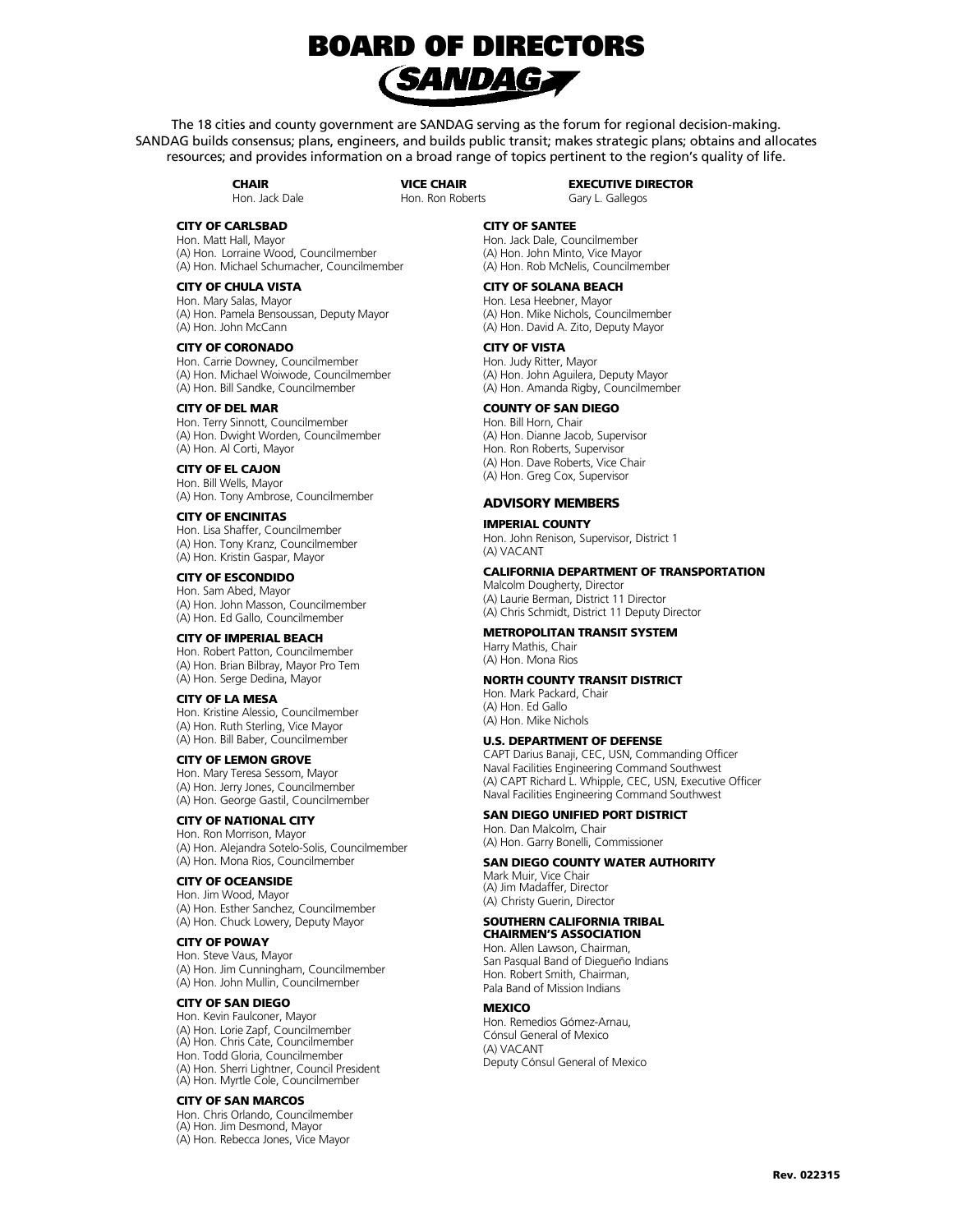# SENATE BILL 678: INCREASING THE SUCCESS OF HIGH-RISK PROBATIONERS IN SAN DIEGO COUNTY SECOND ANNUAL REPORT - 2015

# **INTRODUCTION**

Over the past several years, probation departments across the State of California have been encouraged to implement best practices to reduce the failure of offenders under supervision, allowing for better use of prison resources for higher risk offenders. One of these opportunities was Senate Bill 678 (SB 678), the California Probation Performance Incentive Funding Program, which was passed in October 2009. SB 678 followed the publication of a report by the Legislative Analyst's Office (LAO) in  $2009<sup>1</sup>$  $2009<sup>1</sup>$  $2009<sup>1</sup>$  that noted many probation departments were failing to follow best practices in community supervision. In addition, the LAO report indicated that as counties were not responsible for sharing state prison costs, there was an unintended incentive to revoke failing probationers and send them to state prison. As such, the LAO recommended that financial incentives be provided to counties to reduce probation revocations by implementing best practices and that funding for this effort should come from a portion of the savings that would result from incarcerating fewer failed probationers. Since the implementation of SB 678, the rate of prison revocations statewide decreased by 23 percent, resulting in a savings of approximately \$919 million by the end of FY 2014- 15[2](#page-2-1) . From these savings, the state has reinvested approximately \$450 million back into county probation departments.

# **What is Evidence-Based Practice?**

SB 678 Evidence-Based Practice includes supervision policies, procedures, programs, and practices demonstrated by scientific research to reduce recidivism among a subset of individuals under probation, parole, or post-release supervision.

# **REPORT HIGHLIGHTS**

- The three samples being tracked for this evaluation were ethnically diverse, predominately male, most likely to live in the Central region of the County, and most likely to be under the age of 40. The most recent group of probationers exiting high-risk supervision were more likely to report being transient, have a prior conviction, and be assessed as being at high-risk for violence.
- Assessment data for all three groups revealed the highest needs related to substance use, vocational skills, a history of violence, criminal opportunity, and residential instability.
- Probationers surveyed regarding interactions with their probation officer revealed general satisfaction, with around three-quarters or more reporting the officer did not talk down to them, put them down, and was not out to punish them, all of which were authoritative skill sets.
- Probation officers surveyed regarding the importance of different tasks associated with supervision indicated that both *Control* (e.g., explaining supervision conditions) and *Support* (e.g., making referrals to treatment) tasks were important, though a greater percentage of control tasks were seen as key.
- Fidelity to IBIS principles, as measured through probation officer observation, revealed that the majority of officers demonstrated skill mastery in a number of key areas, particularly in the area of follow-up.

<span id="page-2-0"></span>Ĩ <sup>1</sup> Legislative Analyst's Office (2009). *Achieving Better Outcomes for Adult Probation*. Sacramento, CA: Author.

<span id="page-2-1"></span><sup>2</sup> California Administrative Office of the Courts (2014). *Report to the Legislature: Findings from the SB 678 Program*. Sacramento, CA: Author.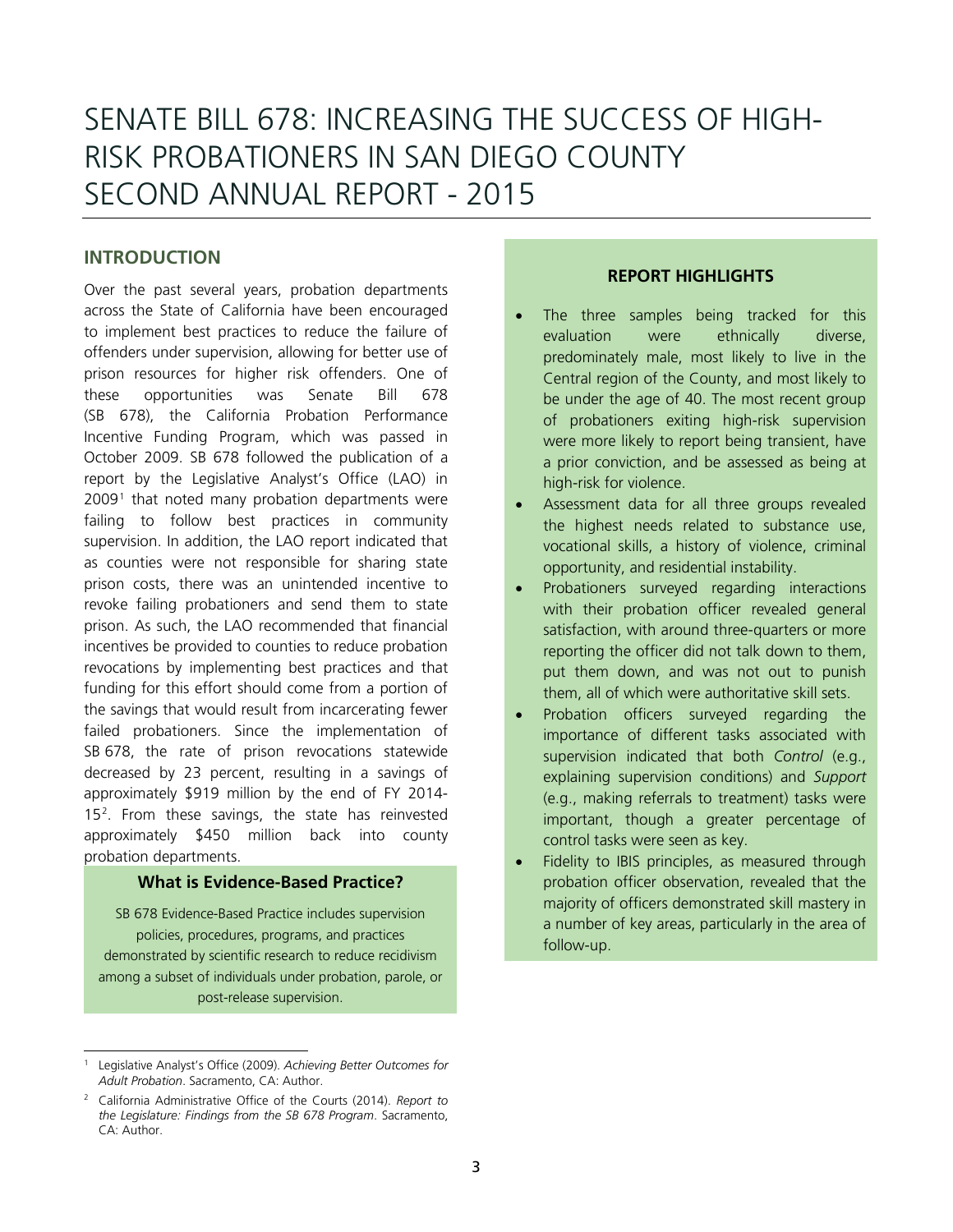# **RESEARCH AND REPORT OVERVIEW**

- The evaluation of SB 678 began in December 2011 and will conclude in June 2016.
- The first evaluation report, published in 2013, provided an overview of project implementation; described the baseline (Group 1) sample in terms of characteristics, need, and criminal history; described the research methodology; summarized data for Group 1 for the number of contacts with probation and drug test outcomes; and summarized data provided by Probation to the state.
- This second evaluation report builds on the first by adding descriptive information (i.e., characteristics, needs, criminal history) for Groups 2 (partial implementation) and 3 (full implementation); data regarding services provided to Group 2 probationers and those who were referred to services through the Community Resource Directory (CRD) in 2014; contact and drug test data for Groups 2 and 3; the results of a survey of probationers on highrisk supervision; the results of a survey of probation officers regarding the importance they place on different types of tasks in managing high-risk offenders; and the outcome of probation observations to measure fidelity of practice.
- As the evaluation continues, data regarding services provided to Group 3 will be compiled and tied to the needs assessment information. In addition, recidivism data will be compiled and cost measures analyzed.

In response to the passage of SB 678, the San Diego County Probation Department formed the Community Corrections Partnership (CCP), tracked baseline statistics, and developed an implementation plan for system wide change. The system changes included:

• Development of the Probation Evidence-Based Practice Leadership Academy for Adult Field Services (AFS) Directors and Supervisors,

- Enhanced supervision of probationers on high-risk supervision through the implementation of a continuum of incentives and sanctions, and
- Offering high-risk probationers access to funded community-based interventions to address their criminogenic needs.

In order to determine the effectiveness of the local SB 678 implementation plan, the San Diego Association of Governments (SANDAG) is conducting a process evaluation to ensure that valid and reliable information is available regarding "what works" to inform policymakers and other stakeholders; and an outcome evaluation, which will assist in understanding whether or not these services have helped reduce the revocation rate of high-risk probationers. The evaluation is also documenting how limited resources can be best used in the interest of public safety. This second annual report provides an overview of project implementation to date, summarizes the research design, and describes information compiled regarding the three study groups (baseline, partial implementation, and full implementation) including their characteristics, needs, and level of probation contact. It also includes information about the services provided to offenders supervised by a high-risk unit, the results of surveys with probationers on high-risk supervision and probation officers, and observations conducted by probation of officer/offender contacts to measure fidelity to best practice.

### **PROJECT OVERVIEW**

### **Background**

As part of the criminal justice process in the State of California, an adult convicted of a felony offense can be sentenced to state prison, but may have imposition of this sentence suspended and be supervised in the community by probation. The purpose of probation is to protect community safety by holding the offender accountable to the terms of release set by the court and to provide access to rehabilitative services. If an individual commits a new offense or violates the conditions set by the court while under local supervision, probation can be revoked and the individual can be sentenced to serve time in local jail or local or state prison, depending on the nature of the underlying felony conviction.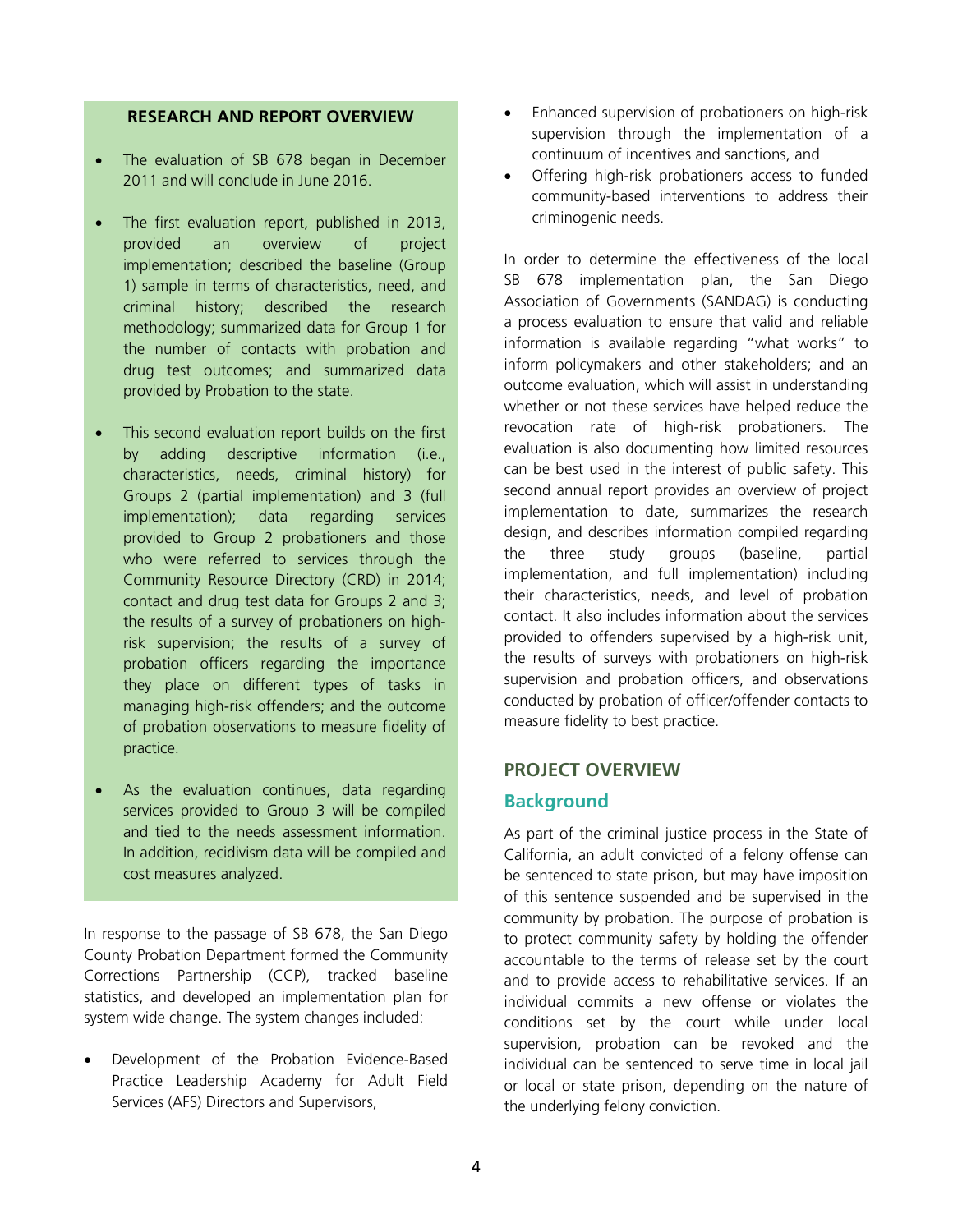According to a report released in 2009 by the LAO, San Diego County's rate of revocation to prison between 2005 and 2007 was 6.9 percent, slightly lower than the state average of 7.5 percent. According to documentation provided by the San Diego County Probation Department for individuals revoked during Fiscal Year (FY) 2009, most (82%) were male, almost two-thirds (63%) were between the ages of 18 and 35, just under one-quarter (23%) were transient, 45 percent had tested positive for drugs while under supervision, and 44 percent had been on warrant status during their period of supervision. On average, these individuals had been on probation 2.3 years at the time of their revocation and while 51 percent were assessed as high-risk, only 39 percent were supervised on a high-risk case load. Around one in five (21%) of those revoked had a technical violation and of those with a new charge, a drug violation represented one in three (32%) (not shown).

# **Project Implementation**

The goal of SB 678 is to implement long-range plans to incorporate sustainable Evidence-Based Practice (EBP) into service delivery. In order to achieve the goals of protecting community safety, increasing successful probation outcomes, and reducing the number of revocations resulting in a commitment to a local or state prison term, San Diego County outlined a plan that included implementing evidence-based principles and practices, organizational development, and collaboration.

During the early phases of this effort, Probation built on plans outlined in its National Institute of Corrections' Strategic Plan for the Implementation of EBP. As part of this plan, significant shifts were made to reorganize the supervision of adult offenders to a risk-based model in keeping with the EBP "risk principle" that states that the highest level of resources should be reserved for the highest risk offenders.

<span id="page-4-0"></span>Building on this base, the seed money was used to support the implementation of additional strategies that have been shown to reduce recidivism: using risk assessment tools to develop case plans and inform supervision intensity, providing EBP-based services that target criminogenic needs for high-risk offenders, addressing criminal thinking and problem-solving skills, responding to misconduct with swiftness and certainty, and the incentives and sanctions continuum.[3](#page-4-0) Specifically, Table 1 provides a summary of accomplishments and corresponding dates and key components of this project including the following:

**Community Corrections Partnership:** The Community Corrections Partnership (CCP) is a statutorily required local body tied to SB 678 which passed in 2009. The CCP held its first meeting, which is chaired by the Chief Probation Officer according to statute, in February 2010. According to the legislation, membership on the CCP includes representation by the Court; County Supervisor or County Chief Administrative Officer; District Attorney; Public Defender; Sheriff; a chief of police; heads of the County Departments of Social Services, Mental Health, Employment, Alcohol and Substance Abuse Programs, and Office of Education; a representative from a community-based organization (with experience successfully providing rehabilitative services to individuals convicted of a criminal offense); and an individual representing the interests of victims. The original purpose of the CCP expanded with the passage of AB 109 and Penal Code section 1230.1. Specifically, the CCP was charged with developing and submitting an AB 109 implementation plan for approval to the Board of Supervisors and an Executive Committee of the CCP was formed. Further, to assist in implementing programming for the AB 109 offenders, three subcommittees were formed: Incentives and Sanctions, Treatment Services, and Outcome Measures. The CCP continues to hold meetings quarterly and receives updates and provides direction in regard to AB 109 (which is the primary focus), as well as SB 678.

**Increased Leadership Capacity:** As part of this effort, a Supervising Probation Officer (SPO) position was created to ensure that the SB 678 goals were realized. Specifically, the SPO was tasked with

 $\mathbf{3}$ The pilot implementation of an incentives and sanctions continuum occurred in June 2014, after the groups described here were sampled and later than initially planned. According to Probation staff, some reasons for this delay included overall focus of the CCP efforts diverted to implementation of AB 109; renewed apprehension of partners related to due process rights, failure to include the Court earlier in the implementation process, and internal information technology (IT) issues. Therefore results relating to that component are not included in this report.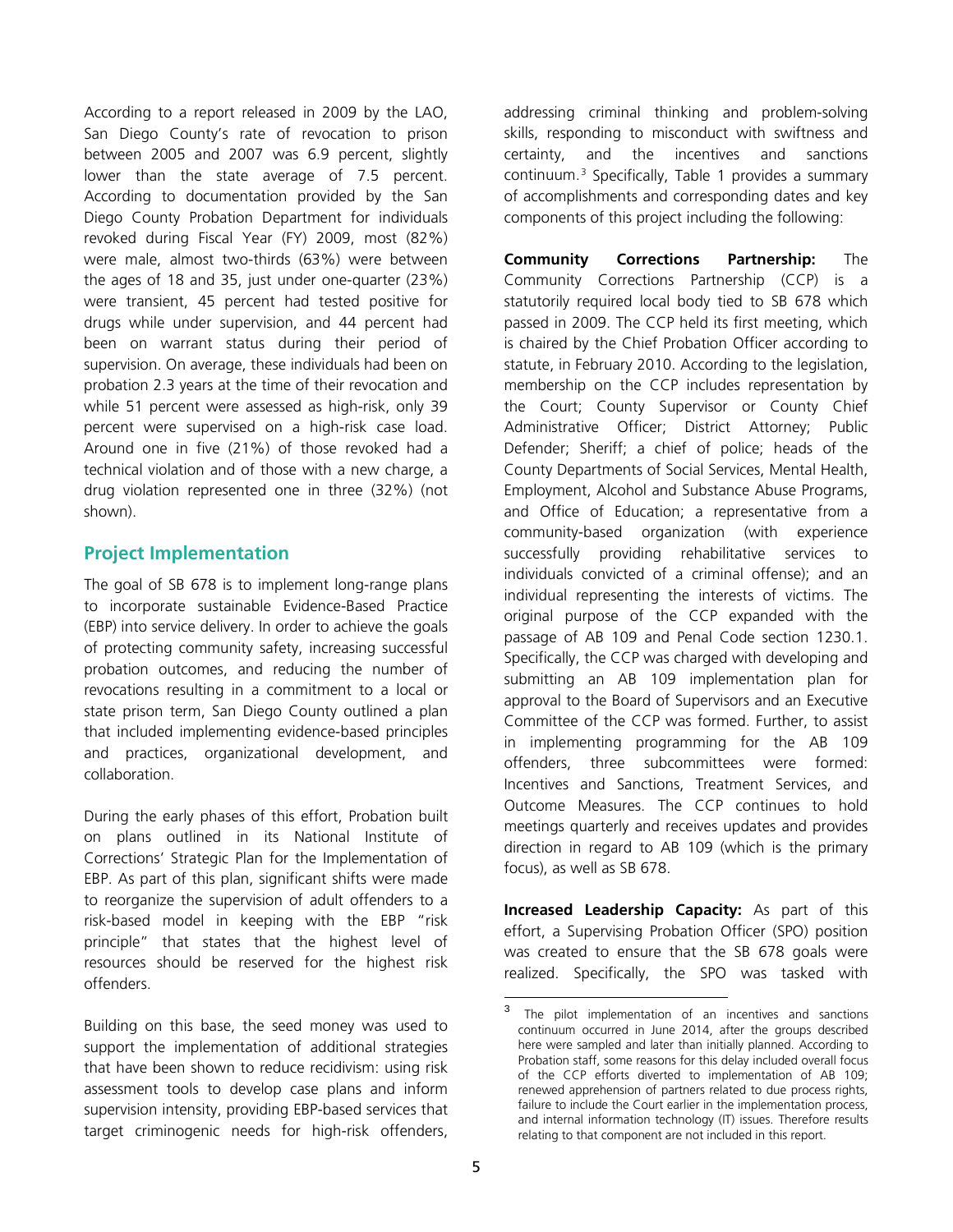overseeing day-to-day activities linked to SB 678 funding, coordinating all activities related to the CCP, coordinating and implementing the Leadership Academy, and serving as the lead in designing the delivery of enhanced community-based services to reduce criminogenic needs. [4](#page-5-0) In addition, three Probation Aides were funded to assist during implementation. The Probation Aides begin service delivery with incarcerated inmates and create a "warm hand off" to community-based services, which includes explaining supervision expectations, setting appointments for the first meeting with the probation officer, and giving the probationer a date to report for an intake appointment with the Regional Recovery Centers (RRCs) to receive services based on assessed needs.

| Table 1<br><b>SB 678 SAN DIEGO COUNTY PROJECT TIMELINE</b>                    |                  |  |  |  |
|-------------------------------------------------------------------------------|------------------|--|--|--|
| Risk-based supervision implemented                                            | August 2009      |  |  |  |
| SB 678 passed into law                                                        | October 2009     |  |  |  |
| First CCP meeting held                                                        | February 2010    |  |  |  |
| New staff assigned                                                            | June 2010        |  |  |  |
| Leadership Academy<br>started                                                 | <b>July 2010</b> |  |  |  |
| Treatment services implemented in<br>South Bay and East regions               | <b>July 2011</b> |  |  |  |
| AB 109 passed into law                                                        | October 2011     |  |  |  |
| Treatment services implemented in<br>North and Central regions                | March 2012       |  |  |  |
| <b>Community Resource Directory</b><br>came online                            | February 2013    |  |  |  |
| State began collecting additional<br>data regarding realignment<br>population | <b>July 2013</b> |  |  |  |
| RRCs stopped accepting new<br>clients                                         | April 2014       |  |  |  |
| Cognitive Behavioral Therapy new<br>contract in place                         | <b>July 2014</b> |  |  |  |

*NOTE: Since the RRC's contracts expired, Probation has been in the process of establishing new agreements for work readiness and residential drug and alcohol treatment programming.*

*SOURCE: SANDAG, 2014*

**EBP Leadership Academy:** Organizational change requires leadership at all levels. To ensure that key line staff and middle managers understood the concepts of EBP and were able to lead and support its implementation in community supervision, a 12 month EBP Leadership Academy was created. During the 144-hour curriculum, focus was placed on the various EBP approaches; motivational interviewing; leadership; utilizing assessments in the risk, needs, and responsivity model; case management; responding to offender behavior; cognitive behavioral intervention; using contingency management (incentives and sanctions); project management; collaboration with internal and external stakeholders; performance evaluation and employee recognition; and social network enhancement.

**Risk-Based Case Management:** In 2008, San Diego County adopted the Correctional Offender Management Profiling for Alternative Sanctions (COMPAS) risk/need assessment tool in order to categorize offenders by their general and violent recidivism risk propensity. The assessment is administered at the investigation stage to ensure placement of offenders in the appropriate supervision level. The COMPAS assessment output also provides information on the offender's criminogenic needs that can be addressed through appropriate referrals to community-based services. With this change, the transition to risk-based (from the previously used offense-based) supervision was implemented in August 2009.

**Community Resource Directory (CRD):** The purpose of the CRD is to automate the referral and linkage components of case management. With the CRD, officers now have an integrated online directory of service providers in the community that provide a full range of services to assist with the rehabilitative process. In addition, because the CRD is accessed through the software program Probation uses for the COMPAS, a customized case plan for an offender can be created when all scales on the COMPAS are completed. Automated referrals are generated during case plan development with the offender and sent directly to the service provider, facilitating the provision of services. To ensure that appropriate treatment services are provided to probationers under high-risk supervision, all providers in the directory

<span id="page-5-0"></span>t <sup>4</sup> Implementing incentives and sanctions was part of the initial scope, but due to a variety of factors, was delayed until a pilot was launched in June 2014. As such, tracking this component was not included as part of the revised research design.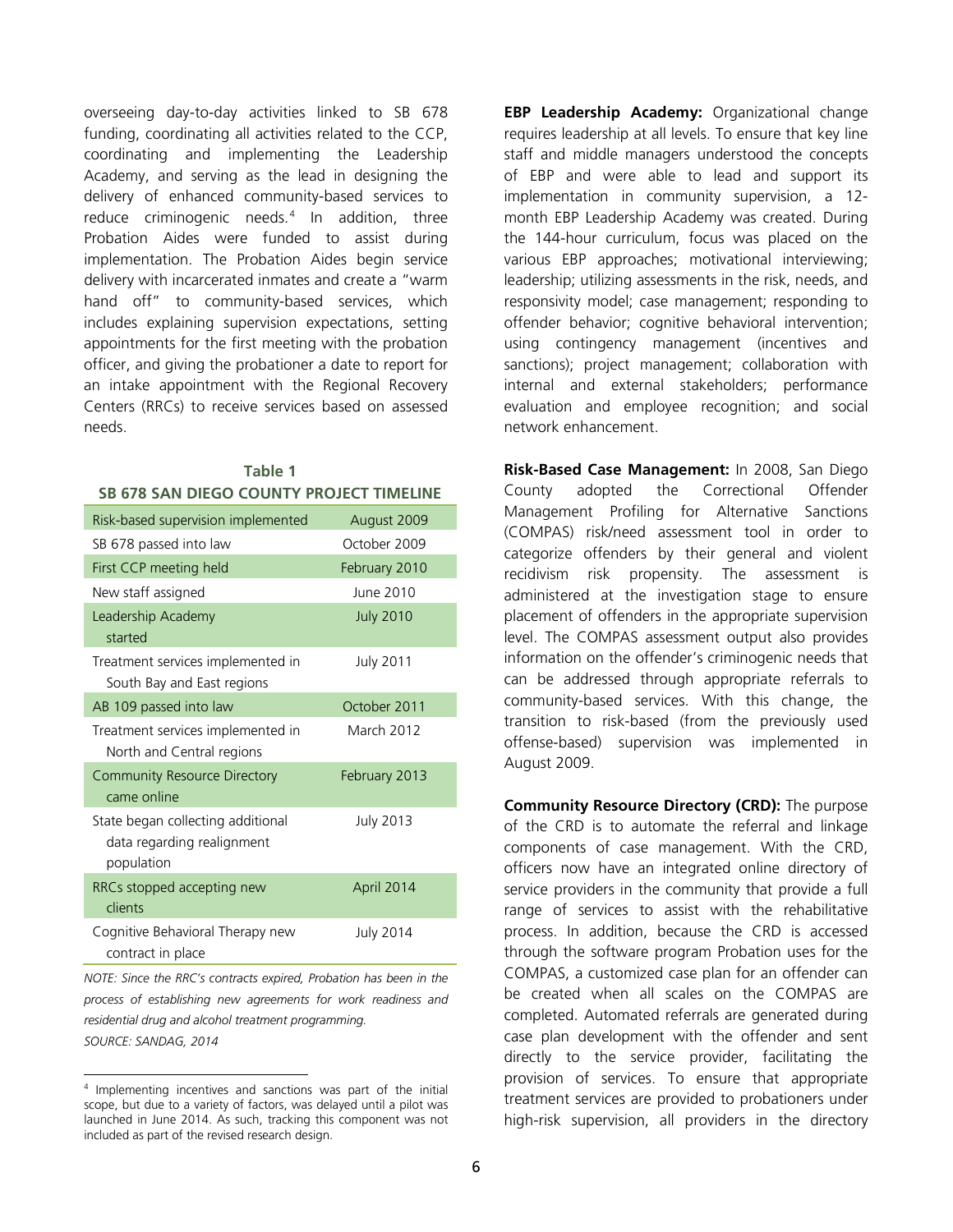meet a set of requirements for inclusion and agree to the terms of use.<sup>[5](#page-6-0)</sup>

**Enhanced Community-Based Treatment:** To ensure that effective treatment is available to high-risk probationers across the County, Probation worked with the County of San Diego Health and Human Services Agency (HHSA) to amend contracts with community-based service providers to deliver substance abuse treatment (inpatient and outpatient) with ancillary service constellation that included cognitive behavioral interventions, health screenings, basic education support, and employment readiness services. McAlister Institute Treatment and Education, Inc. (MITE) was contracted to provide services in South Bay, El Cajon, and North County; and Mental Health Systems, Inc. (MHS) was contracted to provide services in Central East, North Inland, and Mid-Coast. Services were first provided (beginning July 2011) in the South Bay and East County, with expansion to North County and Central East occurring March 2012. In addition, a third service provider, Telecare, began providing wrap around services in July 2012 to high-risk offenders with an Axis I diagnosis utilizing the Assertive Community Treatment (ACT) model that includes strategies to ensure medication compliance, counseling, referrals to other community-based treatment, and linkages to vocational and educational training.

# **Funding and the Effect of Realignment**

San Diego County received almost \$3.4 million as part of the original seed funding to begin implementing the systemic changes outlined in their initial plan. During the following years, this funding was tied to the reduction in prison commitments (state prison from 2010 to 2012, and local/state prison in 2013) compared to the baseline data from 2006 to 2008. Specifically, the County received around \$2.4 million for 2010 and \$2.5 million for 2011. In 2012, the funding decreased drastically to \$77,000, but then increased to \$200,000 in 2013 (not shown).

From 2006 to 2012, there had been a steady decline from over 20,000 to 16,800 felony probationers with

the biggest drop noted in 2011. That year, embracing the Evidence-Based Risk/Need/Responsivity Principles, which indicate that intervening with low-risk offenders can increase their recidivism, the Probation Department took a two-pronged approach with the objective of decreasing the number of low-risk probationers on formal supervision. First, officers submitted more than 1,500 petitions to the Court requesting either early termination of formal supervision or reduction of the level of supervision to "Court" probation. Additionally, at the pre-sentence phase, when making recommendations for offenders assessed as low risk on the COMPAS, investigators were encouraged to consider either a shorter term of supervision and/or a grant of "Court" probation. These intentional practices contributed to the significant drop in the overall probation population.

As Table 2 shows, between the baseline years of 2006-2008 and 2013, the number of felony probationers overall decreased consistently, from 20,168 to 16,177, a drop of 20 percent overall. However, while the number of commitments decreased from the baseline years and 2010 and 2011, it increased the next two years, and was actually higher in 2013 than it was during baseline as a result, the failure rate increased from 8.0 percent to 10.6 percent.

# **Table 2 NUMBER OF SAN DIEGO COUNTY FELONY PROBATIONERS, PRISON COMMITMENTS, AND FAILURE RATE THROUGH 2013**

|                 | Felony              | <b>Prison</b>      | <b>Failure</b> |
|-----------------|---------------------|--------------------|----------------|
|                 | <b>Probationers</b> | <b>Commitments</b> | Rate           |
| <b>Baseline</b> | 20,168              | 1,606              | 8.0%           |
| $(2006 - 2008)$ |                     |                    |                |
| 2010            | 19,396              | 1,401              | $7.2\%$        |
| 2011            | 17,691              | 1,206              | 6.7%           |
| 2012            | 16,800              | 1,446              | 8.6%           |
| 2013            | 16,177              | 1.718              | 10.6%          |

*NOTE: The formula for calculating failure rates in 2013 differed from previous years in that both revocations to county and state prison were included.*

*SOURCE: SANDAG, 2014*

<span id="page-6-0"></span>Ĩ <sup>5</sup> To receive approval for inclusion, a service provider must have sufficient insurance, maintain licensure, require staff to undergo background checks, and provide weekly reporting.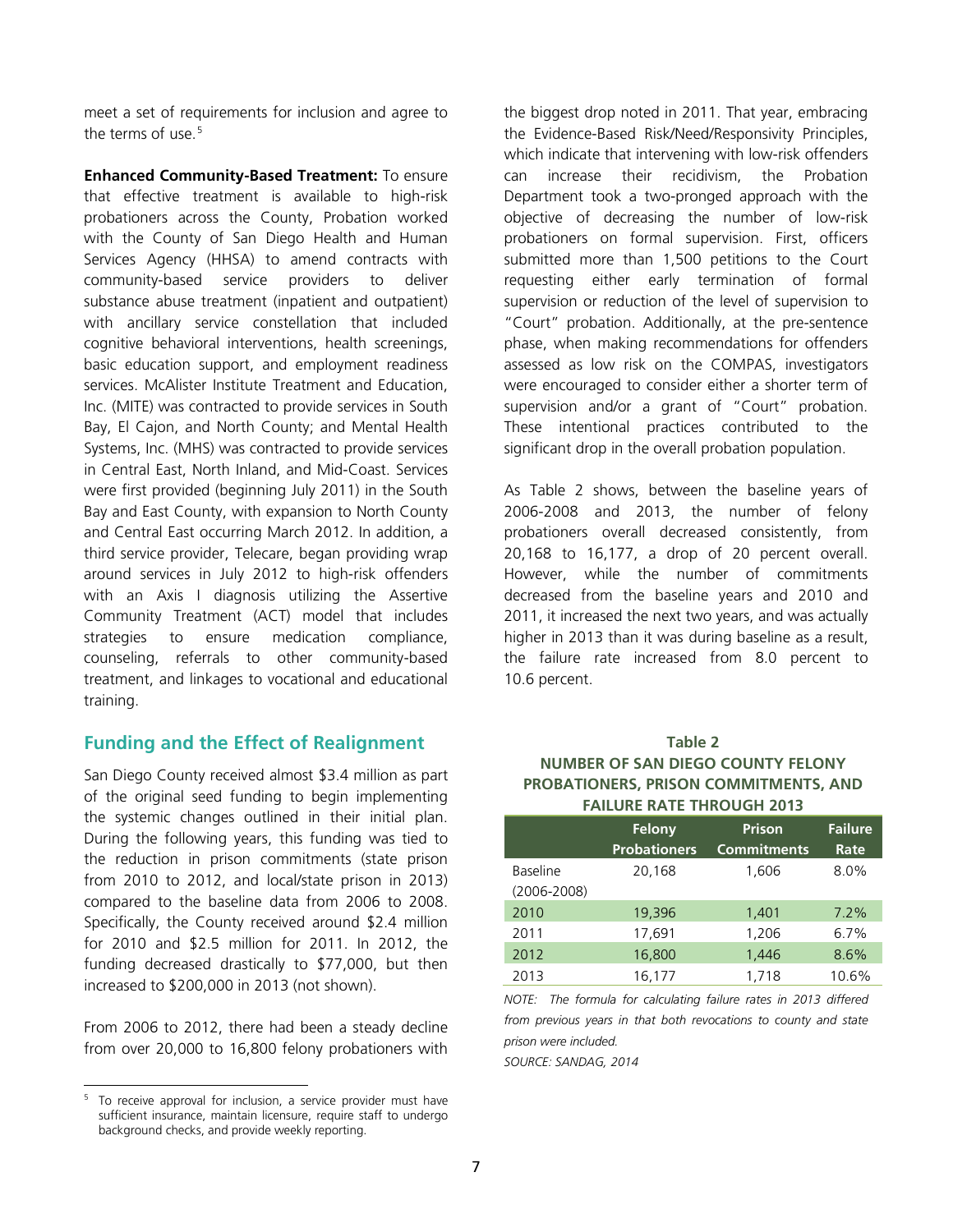While it is not possible to definitively know the driving factors behind the increased failure rate in 2013, some hypotheses put forth by program partners include:

- **Formula for Calculating Failures was Modified:** As a result of AB 109, a limited number of offenders could be sent to state prison and instead many offenders were sentenced or revoked to local prison. To account for this, the formula for calculating failure rates in 2013 was changed. As part of the formula, counties were required to include revocations to both local and state prison.
- **Changed Composition of Offenders:** The shift to assessment-based supervision, in which low-risk offenders were no longer given a grant of probation, reduced the size and changed the composition of the base of felony probationers. This decrease in the number of low-risk offenders on felony probation resulted in an overall group that was higher risk and therefore more likely to recidivate.
- **Reduced Pool:** The number of total probationers in San Diego County has continued to decline since the baseline years (i.e., 2006 to 2008). As the total number of probationers decreases, the number of individuals failing on probation and getting revoked to state or local prison results in a higher probation failure rate. Essentially, as the total number of individuals on probation shrinks, those who fail will become a larger percentage of the total population.
- <span id="page-7-0"></span>• **Local Prison Sentences:** 1170(h) is a new sentencing option developed through AB 109 that specifies that the term must be served in "local prison". According to Probation, several factors make the 1170 (h) option attractive including the perception that it is not as serious as a state prison sentence, the fact that an offender will receive more treatment while in custody in local prison compared to local jail as a result of funding resources for services in the local prison. When an 1170(h) *straight* local prison sentence is offered to the offender, it is hypothesized that both the defendant and defense attorney are more likely to agree to this sentence because the offender

would be released after serving custody time with no period of community supervision. Further, Probation reports that this option is seen as beneficial to the offender because there are more opportunities for treatment. As a result, Probation is often not consulted at the point of sentencing when in the past they may have been and may have offered to continue to work with offenders in the community as a result of a violation rather than recommend an in-custody sentence.

• **Homeless Offenders:** Transient individuals involved in the local criminal justice system have high rates of failing to report and/or enroll in required services. This non-compliance often results in a local prison term. As is shown on page 9 of this report, the percentage of transient individuals supervised on a high-risk caseload appears to be rising. The Probation Department is reviewing supervision practices related to the population and exploring ways to improve these gaps.

# **RESEARCH OVERVIEW**

To provide information regarding program implementation and document outcomes, the Probation Department contracted with SANDAG to conduct a process and an impact evaluation of this effort. The goals of the process evaluation are to describe service delivery to highlight systemic changes necessary to achieve the goals of SB 678, as well as to determine how effectively the implementation plan was employed. The goals of the impact evaluation are to determine if recidivism, including revocation to jail/prison rates (e.g., being returned to local/state prison for a new felony conviction)<sup>[6](#page-7-0)</sup> declined; if changes to service provision related to this effort resulted in other positive outcomes; and if the implementation plan was cost-effective.

# **Process Evaluation**

The purpose of the process evaluation is to determine if the SB 678 implementation plan was employed as envisioned, to measure what, if any, systemic changes

t Multiple measures will be included in the analyses of recidivism. The initial plan to rely on revocations to prison as the primary measure of recidivism would be misleading because of subsequent criminal justice system changes as a result of AB 109.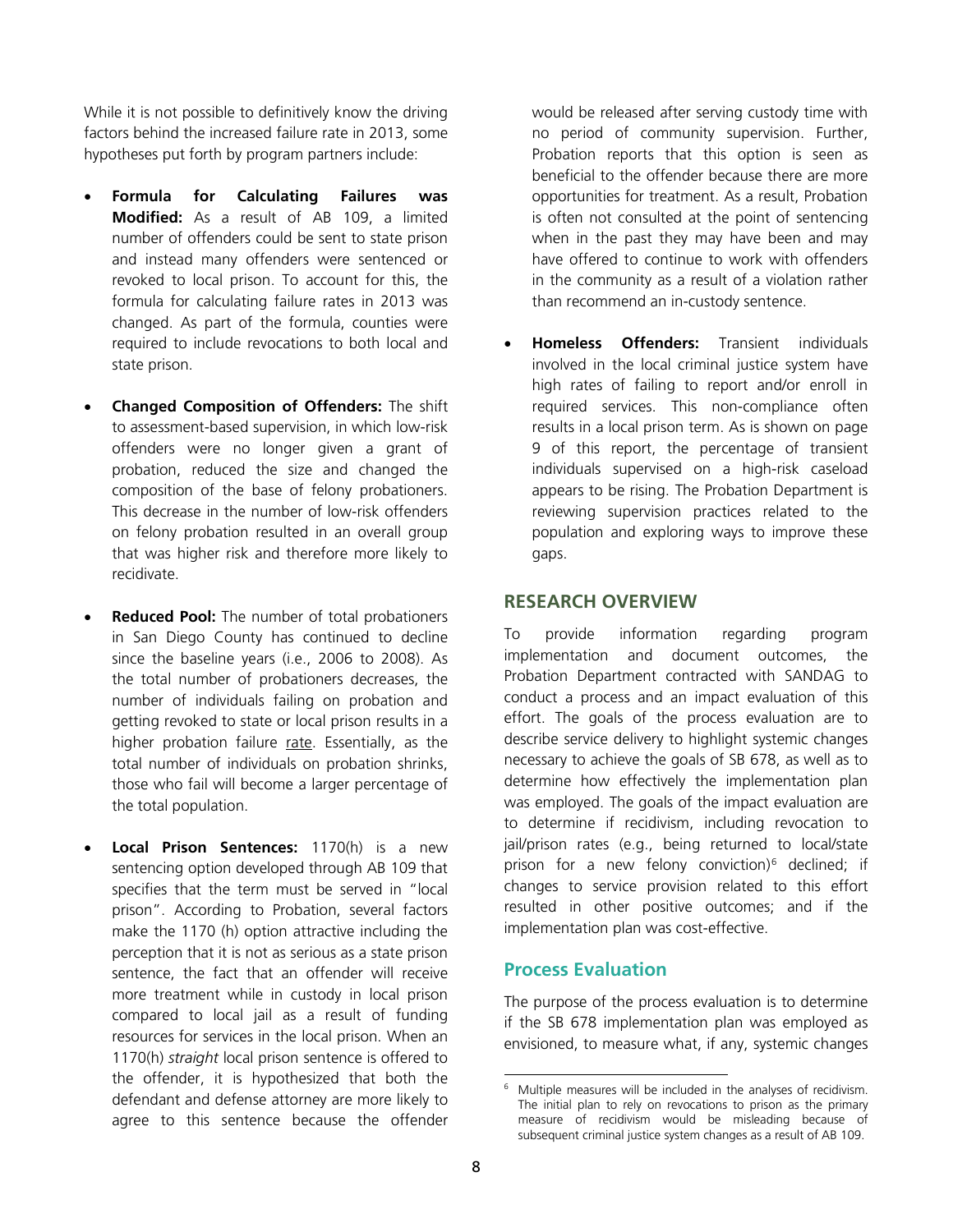in policies and procedures were implemented, and to assess operations (e.g., staffing, individuals served). As such, the following research questions are being addressed:

- 1. How many offenders exited high-risk supervision during the baseline period (Group 1) and the research study periods (Groups 2 and 3)? What were the characteristics and needs of these offenders?
- 2. How many and what type of probation officer contacts were made with offenders on high-risk caseloads during the period of supervision?
- 3. How did probation officer-probationer contact adhere to the IBIS communication model? How did probationers on high-risk supervision view these interactions?

# **Impact Evaluation**

The purpose of the impact evaluation is to determine whether SB 678 plan implementation increased desistance from crime, including lowering the rate of probationers revoked to local/state prison for both violations and new criminal convictions while on highrisk supervision. Through the evaluation, conditions under which the plan was most likely to accomplish this goal will also be identified. Additionally, the impact evaluation will determine whether the effort was cost-effective relative to existing procedures of handling probationers on high-risk supervision. To determine what effect the effort has on SB 678 service recipients, the following impact evaluation questions will be investigated:

- 1. How many offenders on high-risk supervision recidivated (e.g., being revoked to local/state prison for a new felony conviction or technical violation)? What was the length of time between release to the community and recidivism?
- 2. How many new offenses, on average, were committed by offenders on high-risk supervision while under supervision?
- 3. How many offenders on high-risk supervision had positive drug tests while under supervision?

How many positive drug tests, on average, did offenders have while under supervision?

- 4. Which factors or offender characteristics were predictive of recidivism while under high-risk supervision?
- 5. What was the status of offenders when they exited high-risk supervision?
- 6. Were the changes implemented as part of SB 678 cost-effective?

To answer these research questions, data are being compiled from a variety of sources as described at the end of this report in the Methodology section.

# **PROCESS EVALUATION RESULTS**

**How Many Offenders Exited High-Risk Supervision During the Baseline Period and the Research Study Periods? What Were the Characteristics and Needs of These Offenders?**

# *Research Samples*

To answer these research questions, data are being compiled for three groups of individuals under highrisk supervision at different points in time in San Diego County (Table 3). Specifically, a baseline group of individuals on high-risk probation prior to SB 678 implementation (Group 1) will be compared to two groups of SB 678 service recipients: those under supervision with partial implementation (Group 2), and those under supervision with full implementation (Group 3). Individuals who were under high-risk supervision but assigned to certain specialized caseloads (e.g., Gang Suppression, Driving Under the Influence (DUI), Sex Offender, Global Positioning System (GPS) Monitored) were not included in the research groups because supervision protocols vary for these caseloads.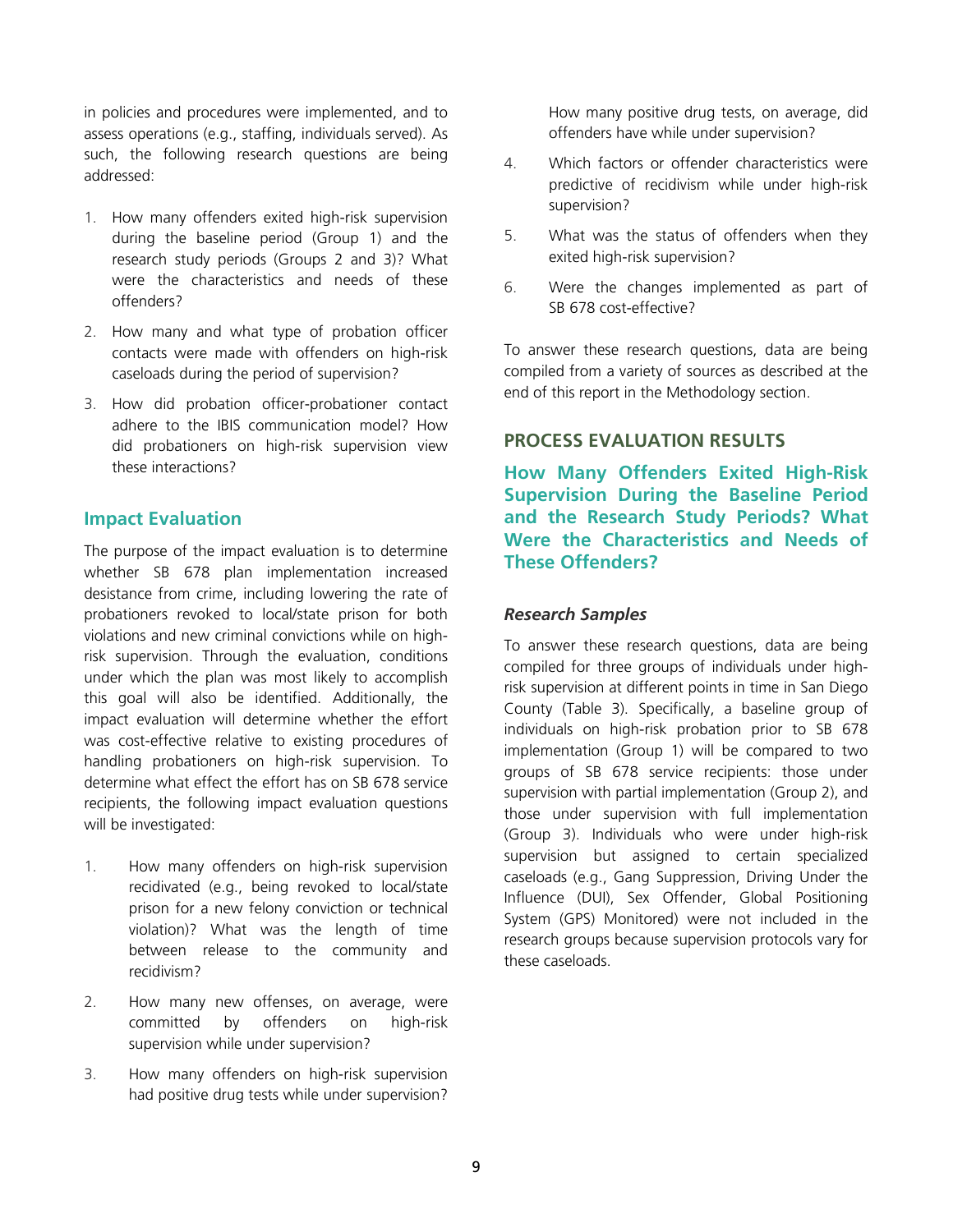| Table 3                               |                                                                                                      |                                                                                                  |  |
|---------------------------------------|------------------------------------------------------------------------------------------------------|--------------------------------------------------------------------------------------------------|--|
|                                       | <b>SB 678 EVALUATION STUDY GROUPS</b>                                                                |                                                                                                  |  |
|                                       | <b>Probationers</b><br><b>Who Exited</b><br><b>High-Risk</b><br><b>Supervision</b><br><b>Between</b> | <b>Supervision</b><br><b>Overview</b>                                                            |  |
| Group 1:<br><b>Baseline</b>           | July 2010 to<br>June 2011                                                                            | Risk-based<br>supervision,<br>Leadership<br>Academy started,<br>No regional<br>treatment centers |  |
| Group 2:<br>Partial<br>Implementation | August 2011<br>to July 2012                                                                          | <b>Treatment services</b><br>provided<br>regionally through<br><b>RRCs</b>                       |  |
| Group 3:<br>Full<br>Implementation    | March 2013 to<br>February 2014                                                                       | CRD in place and<br><b>IBIS fully</b><br>implemented                                             |  |

*SOURCE: SANDAG, 2014*

**Baseline Group (Group 1):** The baseline group for this evaluation currently includes unique adults who exited high-risk probation supervision between July 1, 2010, and June 30, 2011, for a total of 1,615 individuals.[7](#page-9-0) If an individual was on high-risk supervision more than once during this period, the most recent period of supervision was selected to avoid duplication of cases.

**Partial Implementation Group (Group 2):** Group 2 includes the 1,663 individuals who exited high-risk supervision between August 1, 2011, and July 31, 2012.<sup>[8](#page-9-1)</sup> Individuals under high-risk supervision during this time benefited from the availability of funded community-based treatment regionally, but exited high-risk supervision prior to full implementation of the Integrated Behavioral Intervention Strategies (IBIS) model. IBIS is an integrated approach that includes Motivational Interviewing and Cognitive Behavioral Techniques. While other probation departments may use one or the other of these methods as part of their case management, San Diego County Probation is one of the first to integrate both into one comprehensive strategy.

**Full Implementation Group (Group 3):** Group 3 includes the 2,926 individuals who exited high-risk supervision between March 1, 2013, and February 28, 2014, [9](#page-9-2) and who had access to funded communitybased treatment and full implementation of IBIS.

# *Demographics*

As Table 4 shows, around three-quarters of each of the three samples were male, and about two in five were White, one-third Hispanic, and one-quarter Black, similar to the profile documented by Probation in their original application to the State. [10](#page-9-3) The only characteristic that changed somewhat across the samples was the percent that were described as being transient, which increased from 15 percent (Group 1) to 20 percent (Group 2) and 24 percent (Group 3). As mentioned earlier, this increase may have contributed to the increased revocation rate. The average age of individuals was 30.8 years (range 18 to 73,  $SD = 10.5$ ) for Group 1, 31.0 (range 18 to 69,  $SD = 10.7$ ) for Group 2, and 31.9 (range 18 to 66,  $SD = 10.7$ ) for Group 3 (not shown).

The individuals who had a residential address in San Diego County that could be mapped (1,235 individuals in Group 1; 1,188 in Group 2; and 2,045 in Group 3), lived in areas throughout the region (Table 5). For all three groups, more than one-third lived in the Central Major Statistical Area (MSA), while only 20 percent of the general population did, indicating a higher concentration of offenders in this area and the greatest need for service. In comparison, ten percent or less of the three groups lived in the North City MSA, compared to 25 percent of the general population.

<span id="page-9-0"></span>l, As Groups 2 and 3 are finalized, it is possible that this baseline sample could be refined by limiting inclusion to those on high-risk supervision for an as yet undetermined minimum number of days.

<span id="page-9-3"></span><span id="page-9-2"></span><span id="page-9-1"></span><sup>&</sup>lt;sup>8</sup> Programming start-up was occurring in July 2011, the month following the end of group 1 sampling and therefore that month was excluded from Group 2.

j The time lapse between Groups 2 and 3 is a factor of the time it took for bringing the CRD online and training all staff on IBIS.

<sup>&</sup>lt;sup>10</sup> Tests of statistical significance will be conducted and results will be presented in future reports as research groups are finalized.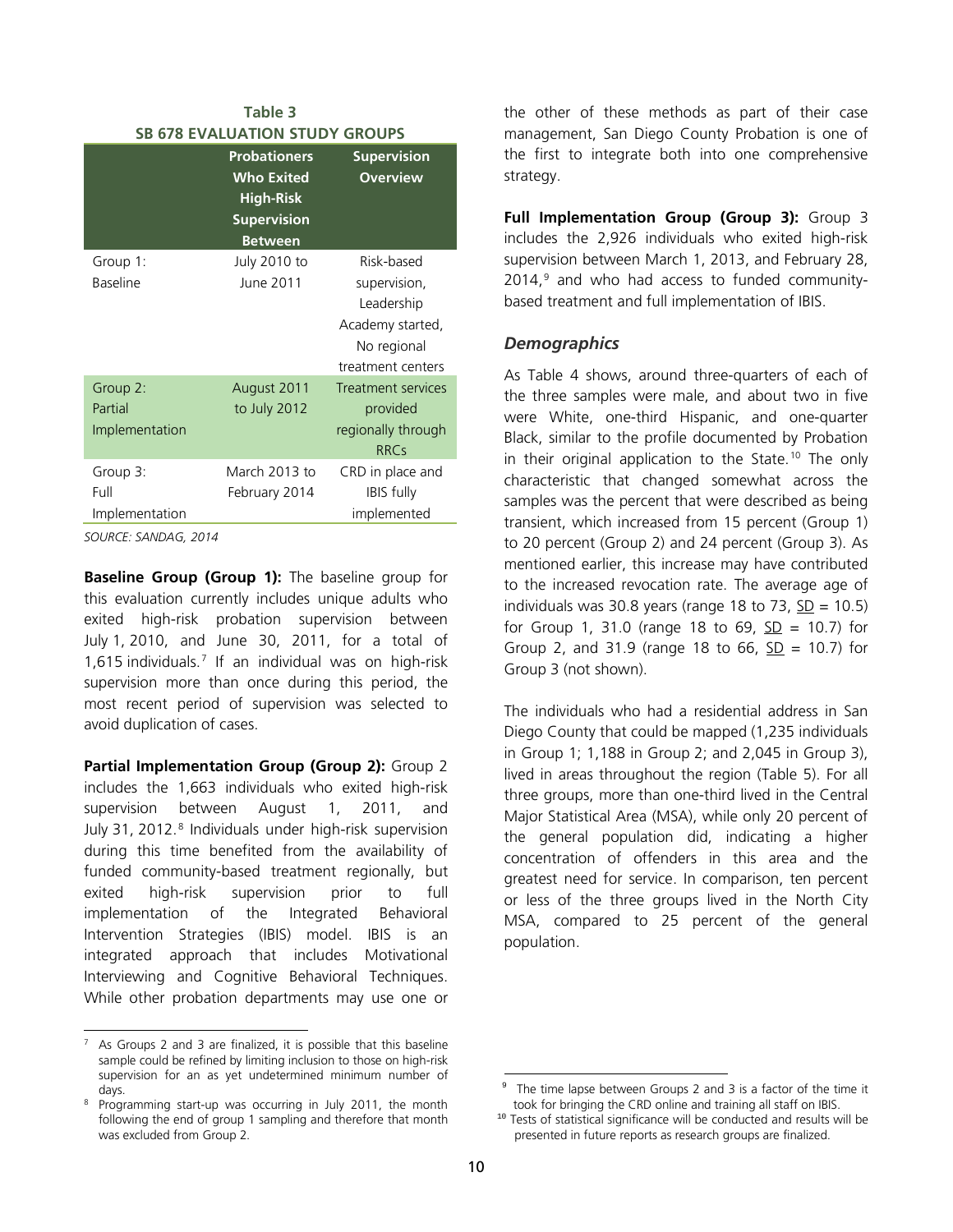# **Table 4 BASELINE, PARTIAL, AND FULL IMPLEMENTATION SAMPLE CHARACTERISTICS**

|              |              | Group          |        |
|--------------|--------------|----------------|--------|
| Gender       | 1            | 2              | 3      |
| Male         | 73%          | 77%            | 77%    |
| Female       | 27%          | 23%            | 23%    |
| Race         | $\mathbf{1}$ | 2              | 3      |
| White        | 41%          | 41%            | 42%    |
| <b>Black</b> | 25%          | 23%            | 23%    |
| Hispanic     | 29%          | 31%            | 30%    |
| Other        | 5%           | 4%             | 5%     |
| Age          | $\mathbf{1}$ | $\overline{2}$ | 3      |
| 18 to 25     | 36%          | 37%            | 31%    |
| 25 to 39     | 43%          | 39%            | 44%    |
| 40 and older | 21%          | 24%            | 25%    |
| Transient    | 15%          | 20%            | 24%    |
| <b>TOTAL</b> | 1,588-       | 1,644          | 2,778- |
|              | 1,615        |                | 2,891  |

*NOTES: Cases with missing information not included. Percentages may not equal 100 due to rounding. SOURCE: SANDAG, 2014*

### **Table 5 OFFENDERS' MOST RECENT RESIDENCE BY MSA**

|                |       | <b>Group</b>   |       | Pop.  |
|----------------|-------|----------------|-------|-------|
|                | 1     | $\overline{2}$ | 3     |       |
| Central        | 38%   | 35%            | 36%   | 20%   |
| North City     | 10%   | 8%             | 9%    | 25%   |
| South Suburban | 13%   | 13%            | 12%   | 12%   |
| East Suburban  | 19%   | 20%            | 18%   | 16%   |
| North County   | 9%    | 8%             | 7%    | 13%   |
| West           |       |                |       |       |
| North County   | 12%   | 16%            | 17%   | 14%   |
| East           |       |                |       |       |
| East County    | $1\%$ | $1\%$          | $1\%$ | $1\%$ |

*NOTES: Cases with missing information not included. Percentages may not equal 100 due to rounding. SOURCE: SANDAG, 2014*

*Criminal History*

In terms of criminal history, the percent of the offenders in each group with a prior conviction also increased, from 37 percent for Group 1, to 43 percent

for Group 2 and 50 percent from Group 3 (Figure 1). Of those with a prior conviction, almost all (90%, 93%, and 96%, respectively) had at least one felonylevel conviction in the past, and in terms of type of conviction charge, most had a prior conviction for a drug offense or property offense (Figure 2).



**Figure 2**

# **Figure 1 PERCENT OF GROUPS WITH A PRIOR CONVICTION**

*NOTE: Cases with missing information not included. SOURCE: SANDAG, 2014*



*NOTE: Percentages based on multiple responses. Cases with missing information not included.* **■ Person ■ Property ■ Drug ■ Other ■ Weapon** 

*SOURCE: SANDAG, 2014*

In regard to assessed risk, information from the COMPAS conducted nearest to an individual's highrisk start date was analyzed for the three groups. The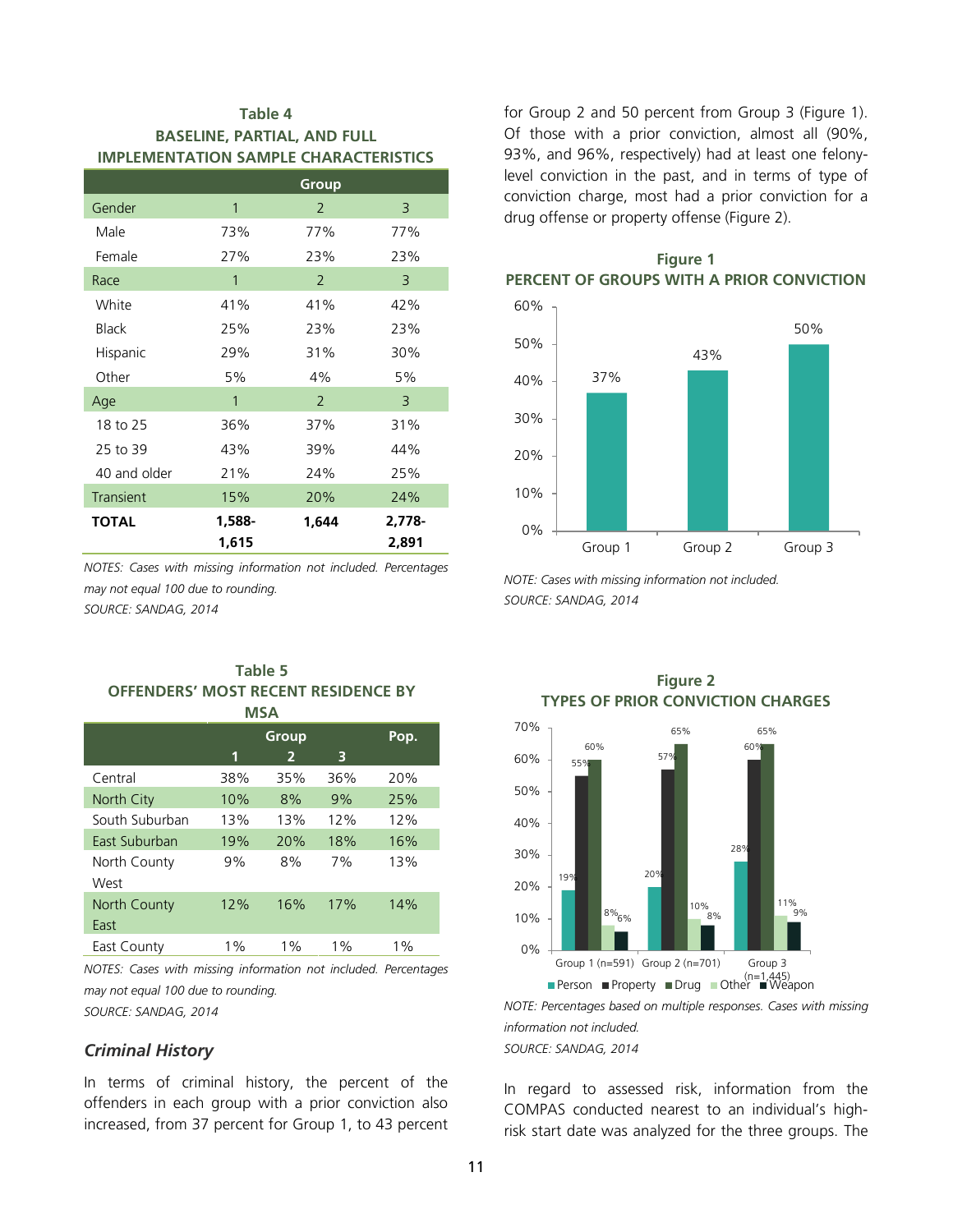percent rated as high-risk in the three overall risk areas including history of recidivism and violence is presented in Table 6. Individuals placed on high-risk supervision should generally have a high-risk level on either the recidivism risk or violence risk domain of the COMPAS. More than four out of five (81% Group 1, 83% Group 2, and 92% Group 3) met these criteria (not shown). In terms of overall risk, around two-thirds or more of these individuals on high-risk supervision were assessed as being high-risk in terms of recidivism (64% to 66%) and violence (62% to 79%).

In addition, the COMPAS uses a 10-point scale to measure 17 criminogenic needs to determine how likely it is that these needs are contributing to criminal involvement (i.e., unlikely, probable, highly probable). Table 6 illustrates the percent of cases where it was determined "highly probable" that a particular need is contributing to criminal involvement. In terms of specific needs, around two-fifths or more were assessed as having needs with a high probability of contributing to their risk to reoffend in the areas of substance use, vocation/education, having a history of violence, criminal opportunity, residential instability, and social adjustment.

# **Table 6 PERCENT OF STUDY GROUPS RATED AS HIGH-RISK OR HAVING NEEDS RESULTING IN HIGH PROBABILITY FOR REOFFENDING**

|                           |     | Group          |     |
|---------------------------|-----|----------------|-----|
|                           | 1   | $\overline{2}$ | 3   |
| <b>Overall Risk</b>       |     |                |     |
| Recidivism                | 64% | 66%            | 64% |
| Violence                  | 62% | 72%            | 79% |
| Criminogenic Needs        |     |                |     |
| Substance Use             | 87% | 86%            | 89% |
| Vocational or Educational | 52% | 56%            | 53% |
| History of Violence       | 41% | 38%            | 40% |
| Criminal Opportunity      | 40% | 51%            | 50% |
| Residential Instability   | 40% | 47%            | 53% |
| Social Adjustment         | 40% | 42%            | 38% |
| Financial                 | 40% | 40%            | 31% |
| Cognitive Behavioral      | 36% | 39%            | 35% |
| Criminal Involvement      | 36% | 36%            | 40% |
| Social Environment        | 32% | 36%            | 34% |
| Criminal Associates       | 30% | 33%            | 35% |
| Criminal Personality      | 30% | 38%            | 32% |
| Socialization Failure     | 20% | 22%            | 17% |
| Criminal Thinking         | 27% | 28%            | 23% |
| <b>Family Criminality</b> | 27% | 28%            | 26% |
| Social Isolation          | 25% | 27%            | 26% |
| Leisure and Recreation    | 20% | 26%            | 27% |
| <b>TOTAL</b>              |     | $349 - 1,489$  |     |

*NOTE: Cases with missing information not included. SOURCE: SANDAG, 2014*

# **How Many and What Type of Probation Officer Contacts Were Made with Offenders on High-Risk Caseloads During the Period of Supervision?**

One of the goals of implementing EBP is to increase the quantity and quality of each interaction with a probationer and use it as an opportunity to be a change agent. While a sample of interactions were observed, as described later in this report, statistics also were compiled for each of the groups regarding their length of supervision, proportion with at least one probationer-probation officer contact, the average number of total contacts, and the average number of contacts per month. As Table 7 shows, the average length of supervision varied somewhat across the samples. Additionally, fewer individuals in Group 3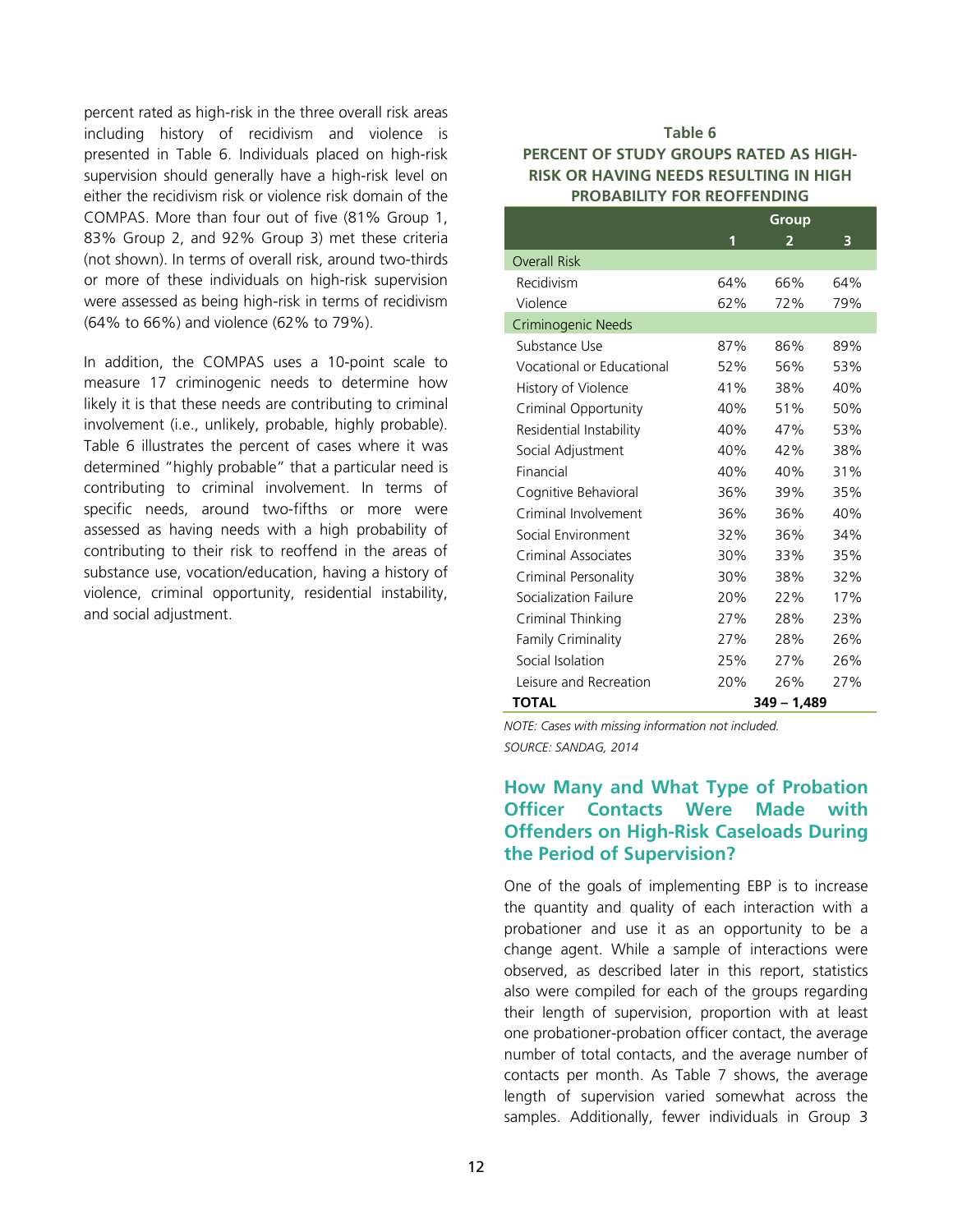had one or more contacts compared to Group 1 and 2.

### **Table 7 PROBATION OFFICER CONTACTS WITH THE THREE STUDY SAMPLES**

|                             |        | Group          |        |
|-----------------------------|--------|----------------|--------|
|                             | 1      | $\overline{2}$ | 3      |
| Avg Supervision Length in   | 95     | 10.8           | 11.7   |
| Months (SD)                 | (7.2)  | (8.0)          | (9.7)  |
| Percent with One or More    | 94%    | 94%            | 83%    |
| Contacts                    |        |                |        |
| Avg Number of Contacts (SD) | 17.2   | 15.7           | 147    |
|                             | (14.8) | (14.4)         | (16.2) |
| Avg Number of Contacts Per  | 19     | 15             | 12     |
| Month (SD)                  | (1.2)  | (1.0)          | (1.0)  |

*NOTE: Cases with missing information not included. SOURCE: SANDAG, 2014*

To explore possible explanations for the decline in the number of documented contacts, a review of caseload size data across the associated time periods was conducted by the Probation Department. The findings from this exercise revealed two factors:

- **High-Risk Offenders:** The average number of offenders on high-risk caseloads increased more than 26 percent during the timeframes from Group 1 to Group 3. This estimate is an undercount as it includes caseloads where the officer position was vacant and the cases were "unofficially" assigned to the officers working in the units. Therefore, officers had less time to contact probationers one-on-one.
- <span id="page-12-0"></span>**Officer Experience Level:** A percentage of experienced probation officers were transferred to supervise AB 109 offenders and 100 newly hired officers were assigned to high-risk caseloads. While newly hired officers underwent training on assuming the case work role and Officer Safety and Field Training, few officers in the units were qualified to perform field visits. Because of staffing changes, fewer officers were available to contact offenders.

# **What Services were Offenders on High-Risk Supervision Referred to During the Research Study Period? How Many Received Services and What was the Intensity of the Services Received?**

To better understand what services offenders under high-risk supervision were referred to and received, data were compiled for Group 2 (Partial Implementation) from Probation's electronic records of service referrals and paper files from HHSA service providers. For this group, services were available at all six Regional Recovery Centers (RRCs), but the CRD had not been implemented yet.<sup>[11](#page-12-0)</sup>

From the time that RRCs began accepting referrals (July 1, 2011) through the end of the Group 2 study period (July 31, 2012), probation officers provided 651 treatment referrals to 571 unique offenders on highrisk supervision. Of the 1,663 individuals on high-risk supervision who were in Group 2, 179 were referred to an HHSA-contracted service provider during the period of their supervision. SANDAG research staff traveled to each of the six treatment locations to code data only available in paper files for these individuals and was able to document service delivery for 90 of the 179 individuals. The primary reason for service delivery information not being available for the other 89 individuals was that services were not provided during the period of high-risk supervision or no services were provided at all (either because the offender failed to appear or some other reason such as the offender leaving during the intake interview or being incarcerated before services could begin). When interpreting these figures, it is important to note that these data were compiled for program purposes and not for the evaluation, that different tracking systems were used by the different providers and County agencies, and that no assumptions about missing data were made thereby possibly undercounting services that were received or completed.

 $\frac{1}{2}$  $11$  Data regarding services provided to Group 3 individuals will be presented in a future report.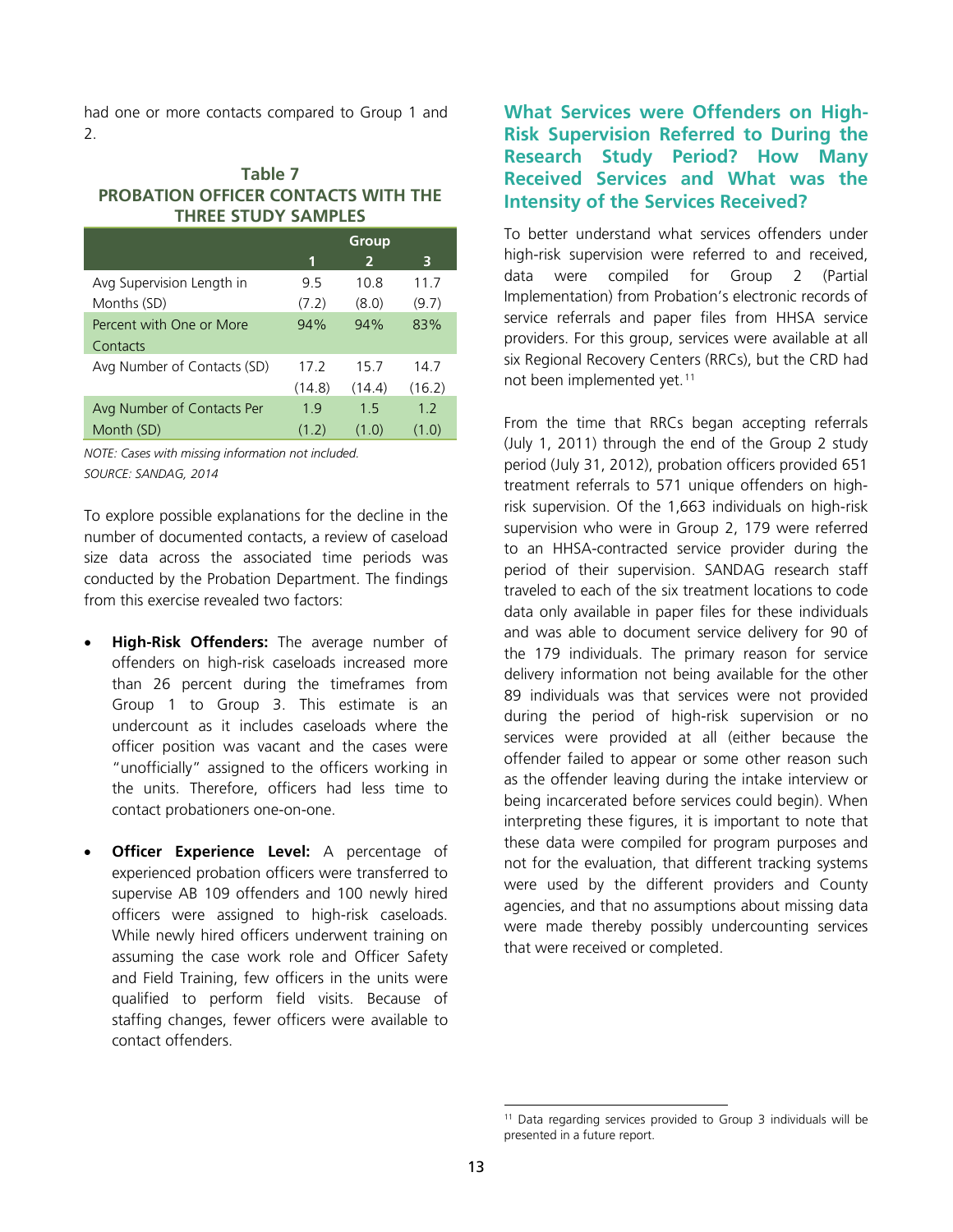Around three-quarters (76%) of the 90 individuals that received services were male and their average age at the time high-risk supervision began was 29.2 (range 18 to 54,  $SD = 10.3$ ) (not shown). As Table 8 shows, almost nine out of ten clients that were tracked in Group 2 were referred to one of five treatment services, including day care habilitative (DCH),[12](#page-13-0) individual counseling, case management, selfhelp groups (e.g., NA/AA), and CBT. In addition, almost three in five (58%) were referred for services to improve employment skills and around two-fifths or fewer were referred to receive public transportation assistance, medical bus services, outpatient drug treatment, residential drug treatment, anger management, or GED assistance. Overall, clients received a mean of 6.1 referrals (range 2 to 10,  $SD = 2.1$ ) (not shown). There were no significant differences in receiving a program referral type by gender or age.

Of these 12 services, two-thirds or more of those who were referred also received some level of services, including 100 percent of those referred for public transportation assistance, 96 percent for case management, 92 percent for individual counseling, 91 percent for DCH, 86 percent for outpatient drug treatment, 85 percent for employment skills, and 75 percent for GED services.

### **Table 8 SERVICE REFERRAL AND RECEIPT FOR GROUP 2 FROM HHSA-CONTRACTED SERVICE PROVIDERS**

|                          | <b>Referred</b> | <b>Received</b> |
|--------------------------|-----------------|-----------------|
| <b>DCH</b>               | 94%             | 91%             |
| Individual               | 93%             | 92%             |
| Counseling               |                 |                 |
| Case Management          | 91%             | 96%             |
| AA/NA                    | 89%             | 62%             |
| Cognitive-Behavioral     | 88%             | 78%             |
| Therapy                  |                 |                 |
| <b>Employment Skills</b> | 58%             | 85%             |
| Public                   | 39%             | 100%            |
| Transportation           |                 |                 |
| Assistance               |                 |                 |
| <b>Medical Bus</b>       | 39%             | 71%             |
| Outpatient Drug          | 34%             | 86%             |
| Treatment                |                 |                 |
| <b>Residential Drug</b>  | 32%             | 42%             |
| Treatment                |                 |                 |
| Anger Management         | 27%             | 44%             |
| <b>GED</b>               | 5%              | 75%             |
| <b>TOTAL</b>             | 54-88           | 4-81            |

*NOTE: Cases with missing information not included. SOURCE: SANDAG, 2014*

<span id="page-13-0"></span>Ĩ  $12$  The DCH program provided through the RRCs is an intensive outpatient program in which clients attend four days per week for four to six hours per day and receive a wide range of services such as life skills training, job readiness skills, cognitive behavioral strategies, as well as drug treatment.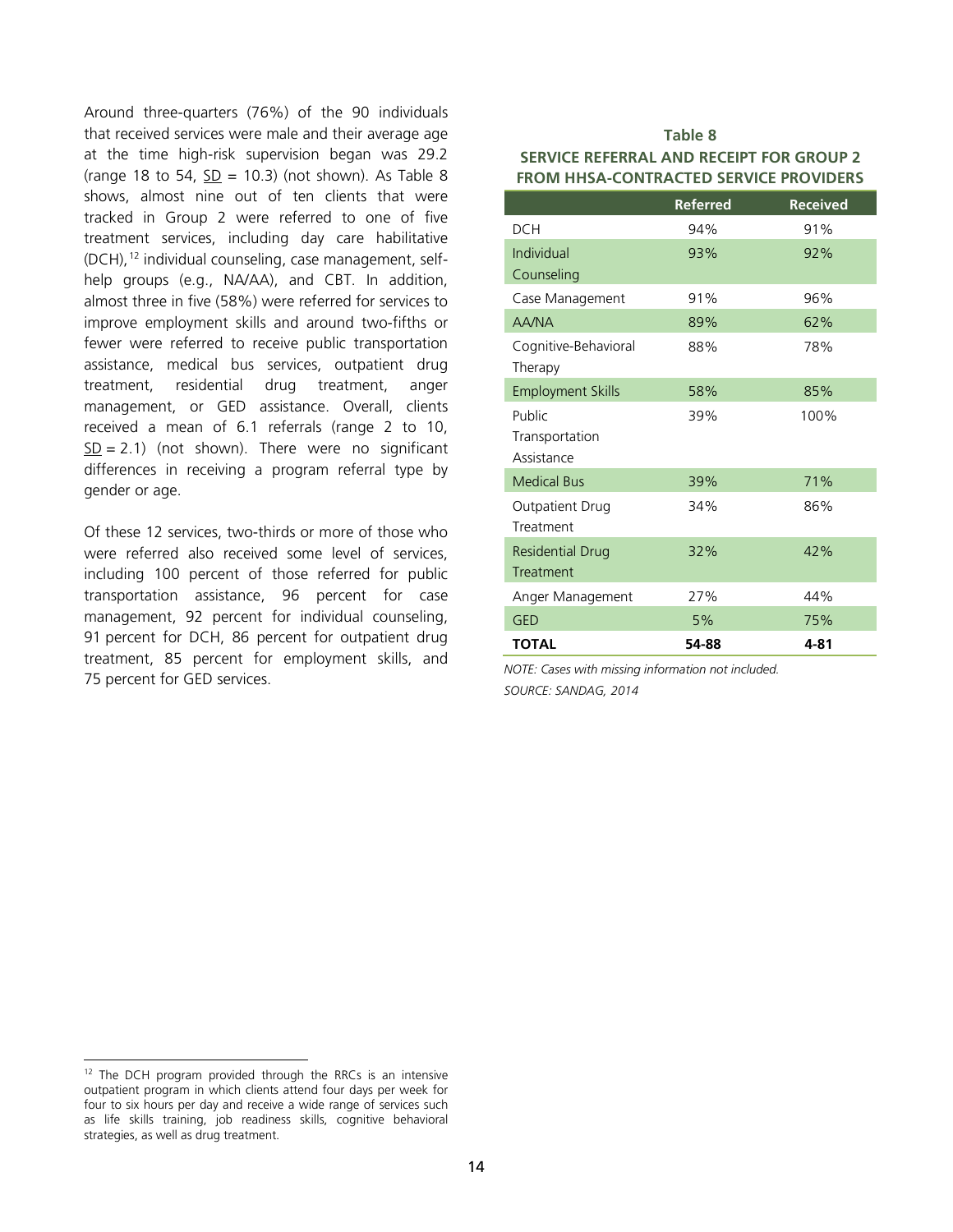In terms of the days of service received, there was a considerable range across some of the services, as Table 9 shows, with the greatest number of services days provided in the categories of residential drug treatment (26.5), DCH (18.5), and outpatient drug treatment (11.5). The average number of days between program intake and exit was 37.0 days (range 0 to 223,  $SD = 56.9$ ) (not shown).

# **Table 9 AVERAGE AMOUNT OF SERVICE RECEIVED IN DAYS BY GROUP 2 CLIENTS**

|                            | Number of<br><b>Clients</b> | <b>Mean days</b><br>(SD) |
|----------------------------|-----------------------------|--------------------------|
| Residential Drug Treatment | 6                           | 26.5(29.2)               |
| <b>DCH</b>                 | 73                          | 18.1(20.3)               |
| Outpatient Drug Treatment  | 18                          | 11.6(13.9)               |
| Cognitive- Behavioral      | 47                          | 5.6(5.6)                 |
| Therapy                    |                             |                          |
| Employment Skills          | 31                          | 3.2(4.2)                 |
| Anger Management           | 6                           | 3.0(4.0)                 |
| Individual Counseling      | 70                          | 1.9(2.2)                 |

*SOURCE: SANDAG, 2014*

To supplement the data from HHSA files, statistics from the CRD for January through March 2014 were made available to shed additional light on the use of this system and how many and what types of referrals are being provided. Analyses of this snapshot revealed that during this three-month period, 1,611 referrals were provided to 88 different agencies for a total of 955 individuals. As Figure 3 shows, 65 percent of these individuals received one referral, 20 percent two referrals, 8 percent three referrals, and 7 percent four or more referrals.

# **Figure 3 NUMBER OF REFERRALS FOR SERVICES DOCUMENTED IN THE CRD BY INDIVIDUAL JANUARY – MARCH, 2014**



*SOURCE: SANDAG, 2014*

In terms of what types of services individuals were referred to, the most common was residential drug treatment (35% of the 955 individuals), outpatient drug treatment (32%), mental health treatment (17%), and employment/vocational training (10%). Other services, to which less than ten percent of the individuals were referred, included crime prevention, sex offense counseling, anger management, counseling, cognitive behavioral therapy, housing, domestic violence, substance abuse education, DUI, education, mentoring, parenting, child abuse, life skills, and reconciliation. Of the 1,556 referrals with outcome information, 57 percent were described as accepted, active, or successful; 18 percent as pending; and 25 percent as rejected or unsuccessful (not shown). In future reports, additional data from the CRD will be analyzed to describe services received by Group 3.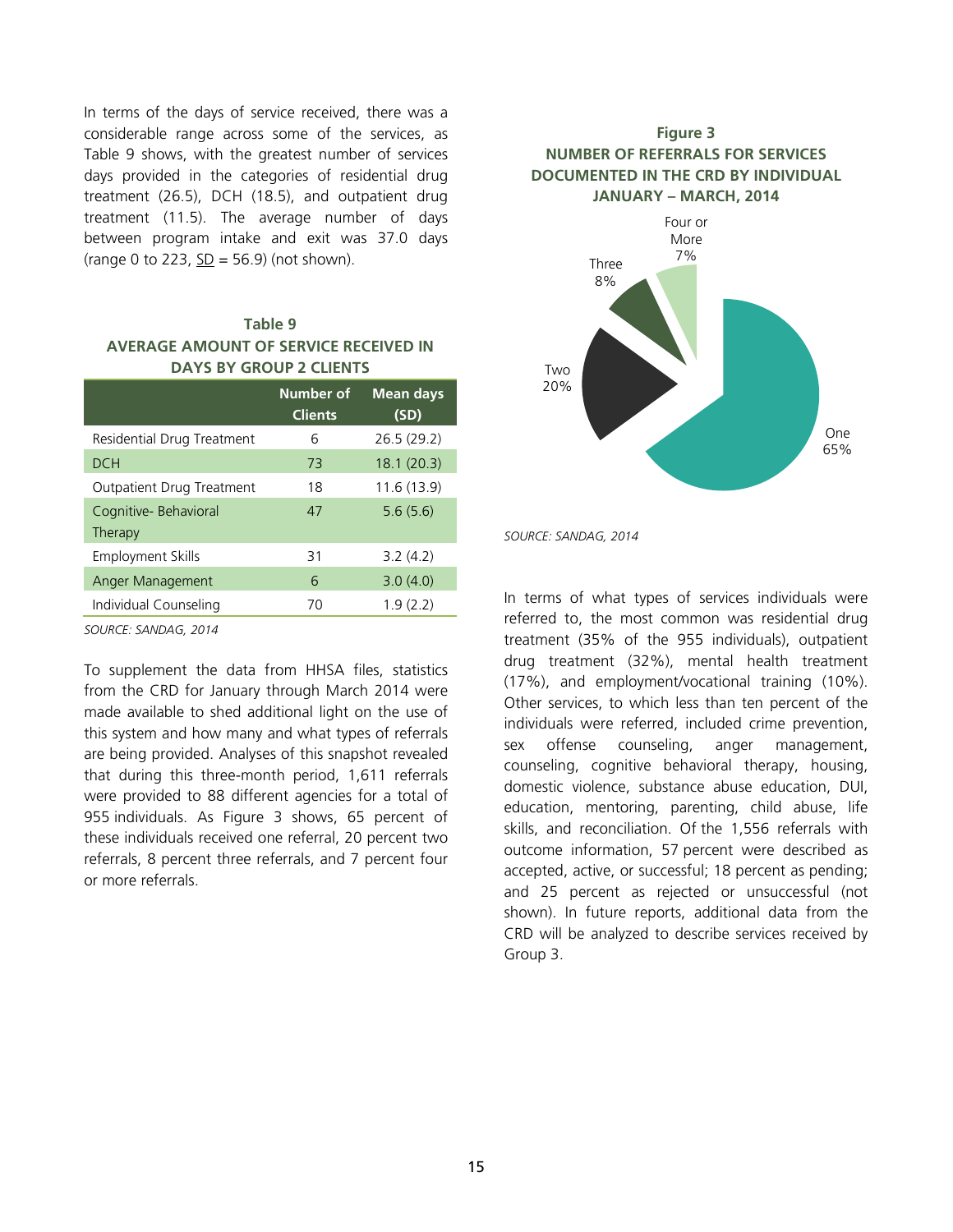# **How did probation officer-probationer contact adhere to objectives of the IBIS training? How did probationers on high-risk supervision view these interactions?**

As previously described, to better understand the nature of probation officer-probationer contact, how the nature of the interactions were perceived by both parties, and whether there was fidelity to practice, three data collection efforts were undertaken – a survey of probationers, a survey of probation officers, and probationer-probation officer observation.

### *Probationer Survey*

Ĩ

In 2013, a total of 356 probationers on high-risk supervision completed the Dual-Role Relationships Inventory (DRI-R) at one of the four probation offices: South Bay (32%); Ohio Street (24%); East County (22%); and Vista (22%). The majority of the respondents were male (75%). Of the 309 (87% of all respondents) who reported their race/ethnicity, 36 percent identified as White, 35 percent Hispanic, 23 percent Black, and 6 percent some other group. The average age of respondents was 33.1 years (range 18 to 61,  $SD = 11.1$ ) (not shown). Though this sample is representative of the San Diego County Probation Department's high-risk population in terms of gender, age, and ethnic breakdown caution should be used when generalizing results across this group because this was a sample of convenience and may be biased. The DRI-R, which is comprised of 30 statements, was designed to assess how probationers viewed their relationship with their probation officer.[13](#page-15-0) Respondents were asked to rate how often they felt each statement described their relationship with their probation officer using a seven-point scale, with 7 being "always," and 1 being "never".

### **Table 10 PERCENT OF PROBATIONERS WHO FELT THIS DESCRIBED THE PROBATION OFFICER "ALWAYS"**

| Does Not Talk Down to Me (AS)                         | 76% |
|-------------------------------------------------------|-----|
| Does Not Put Me Down When I've Done                   | 71% |
| Something Wrong (AS)                                  |     |
| Is Not Looking to Punish Me (AS)                      | 71% |
| Does Make Reasonable Demands of Me (AS)               | 71% |
| Explains What I'm supposed to Do and Why (FC)         | 69% |
| Shows Me Respect in All Dealings With Me (FC)         | 69% |
| Does Not Expect Me to Do All the Work Alone           | 65% |
| and Provides Help (AS)                                |     |
| Treats Me Fairly (FC)                                 | 64% |
| Truly Wants to Help Me (FC)                           | 64% |
| Tries Hard to Do the Right Thing by Me (FC)           | 63% |
| Explains What Has to be Done and Why (FC)             | 63% |
| Talks With Me and Listens (FC)                        | 62% |
| I feel Safe Enough to Be Honest With My PO (T)        | 61% |
| Encourages Me to Work Together (FC)                   | 60% |
| Trusts Me to Be Honest (T)                            | 60% |
| Gives Me a Chance to Say What I Want to Say           | 59% |
| (FC)                                                  |     |
| Cares About Me as a Person (FC)                       | 57% |
| Is Enthusiastic and Optimistic About Me (FC)          | 57% |
| Seems Devoted to Helping Me overcome My               | 57% |
| Problems (FC)                                         |     |
| Cares About My Concerns (FC)                          | 57% |
| Takes My Needs into Account (FC)                      | 57% |
| I Can Trust My PO (T)                                 | 57% |
| Takes Time to Understand Me (FC)                      | 56% |
| Considers My Situation When Deciding What to          | 55% |
| Do (FC)                                               |     |
| Talks With Me Before I Do Anything Drastic (FC)       | 55% |
| Praises Me for Doing Well (FC)                        | 54% |
| I feel Free to Discuss Things That Worry Me (T)       | 54% |
| Considers My Views (FC)                               | 51% |
| Knows S/He Can Trust Me (T)                           | 51% |
| Is Warm And Friendly (FC)                             | 48% |
| <b>TOTAL</b>                                          | 356 |
| AS=Authoritative Style; FC=Fairness & Caring; T=Trust |     |

*SOURCE: SANDAG, 2014*

<span id="page-15-0"></span><sup>&</sup>lt;sup>13</sup> Since the purpose of the DRI-R was to assess the relationship between probationer and probation officer, researchers included a screening question to ensure that the probationer had enough contact with their PO to accurately provide an assessment. While two-thirds (66%) did report having three or more contacts with their probation officers, there were no significant differences in domain or total scores when compared to the 27 percent who did not respond to the question, or the 7 percent who had fewer than three contacts. Therefore, no cases were excluded from the analyses based on whether they had three or more contacts.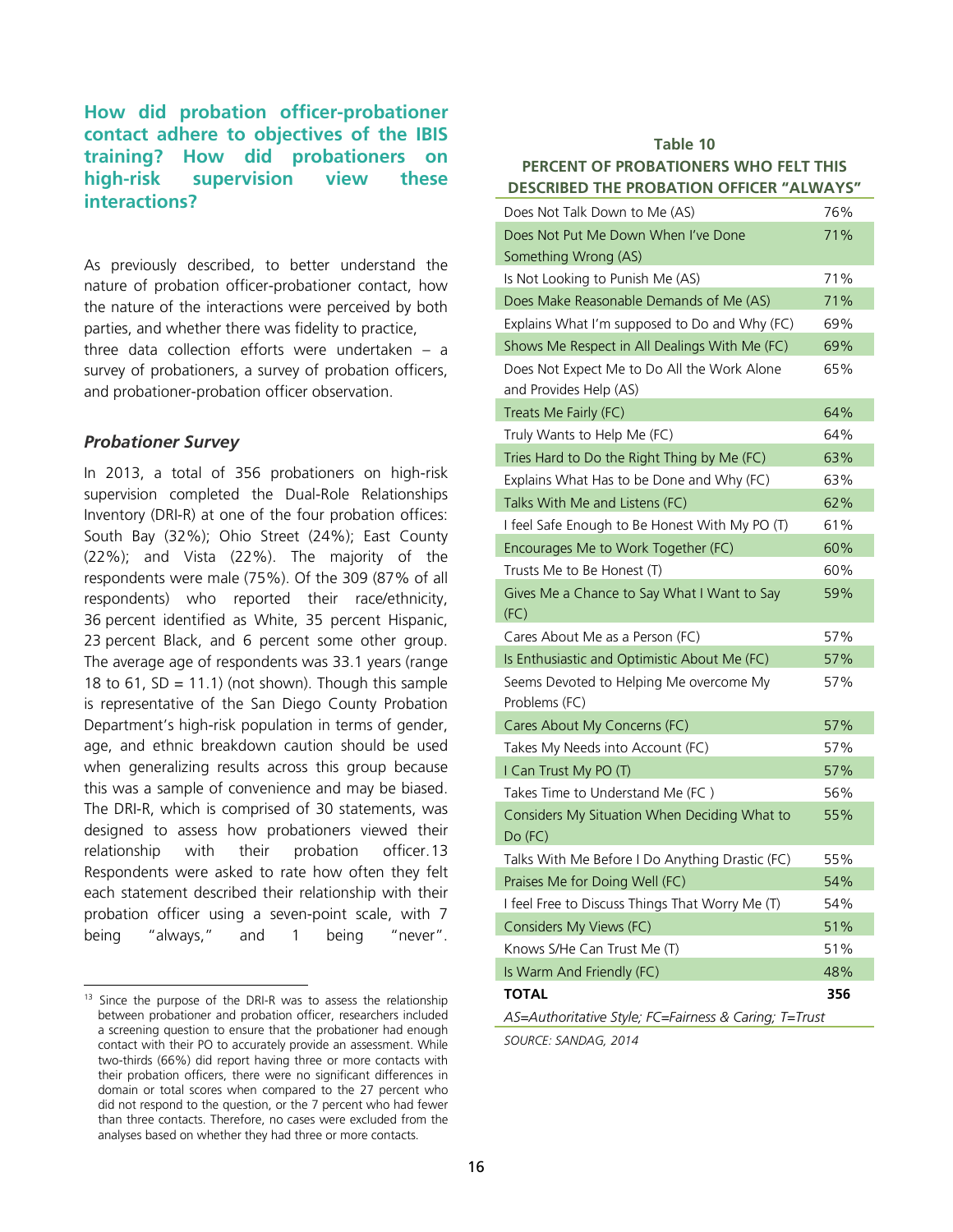Results for individual inventories could be totals for a maximum score of 210. Scores were then computed into average ratings so comparisons could be made across three domains (20 statements in Fairness and Caring, 5 in Authoritative Style, and 5 in Trust). As Table 11 shows, out of a highest possible score of 210 (all 30 questions being scored at the highest score of 7 or "always"), the average total score was 184.56 (range 71 to 210,  $SD = 27.12$ ). This score would translate to an overall rating of 6.15 (with 7 being the highest rating), that is having positive feelings "very often" overall with respect to the quality of the relationship with their probation officer. Further analysis by domain revealed high scores in each, with an average score of 6.17 (range 46 to 140,  $SD = 19.7$ ) for Fairness and Caring, 6.15 for Authoritative Style range 5 to 35,  $SD = 6.09$ ), and 6.08 (range 5 to 35,  $SD = 5.42$ ) for Trust. Table 10 presents the percent of respondents who gave the highest rating (7 or "Always") on each of the 30 items on the instrument. Seven items received this highest rating from twothirds or more of the respondents (65% to 76%), including all five of the Authoritative Style items, as well as two in the Fairness and Caring category

| Table 11                                  |
|-------------------------------------------|
| <b>PROBATIONER DUAL-ROLE RELATIONSHIP</b> |
| <b>INVENTORY REVISED (DRI-R) SCORES</b>   |

|                     | <b>Average</b><br><b>Score</b><br>(Highest<br>Possible) | Average<br><b>Rating (Scale</b><br>1 thru 7) |
|---------------------|---------------------------------------------------------|----------------------------------------------|
| <b>Total Score</b>  | 184.56 (210)                                            | 6.15                                         |
| Fairness & Caring   | 123.40 (140)                                            | 6.17                                         |
| Authoritative Style | 30.76 (35)                                              | 6.15                                         |
| Trust               | 30.40 (35)                                              | 6.08                                         |
| <b>TOTAL</b>        |                                                         | 356                                          |

*SOURCE: SANDAG, 2014*

<span id="page-16-1"></span><span id="page-16-0"></span>Additional analyses were conducted to identify any statistically significant differences among respondents by gender, race, age, and probation office location. Although there were no significant differences by race, age, or probation office location, a significant difference did exist by gender in the Trust domain. Specifically, there was a significant difference between male and female respondents in their responses to questions related to support received from their PO. Female respondents reported feeling more supported by their PO, as evidenced by giving a high score of 32.23 in the support domain, compared to 30.63 given by males (not shown).

# *Probation Officer Survey*

To better understand the relative importance probation officers place on different tasks they are required to do, a 60-question survey was distributed via email in 2013 to 93 probation officers who supervised a caseload of high-, medium-, or low-risk offenders. [14](#page-16-0) This survey was developed by the Probation Department and based on a Case Vignette tool adapted from Clear and Latessa's (1993)<sup>[15](#page-16-1)</sup> original assessment. The 60 questions included two groups/subscales – 32 Control Supervision questions and 28 Support Supervision questions with both sets requiring respondents to provide a rating from "1" (Not Important) to "5" (Critical). Examples of Controlling Supervision tasks include making arrests, testing for drug use, and conducting searches; and examples of Support Supervision included providing the probationer with counseling, helping the probationer to develop a case plan, and checking in with the probationer's treatment referral agency. Support and Control tasks were interspersed throughout the assessment and officers were informed that not every task could be rated as critical (rating of "5") and that they would need to prioritize only the most essential tasks as critical. In addition to the 60 subscale questions respondents were also asked about their job experience, nature of their caseloads, appropriateness of treatment for the individual described in the vignette, and the number of probationers supervised.

As Tables 12 and 13 show, probation officers gave a higher mean rating to Control tasks, rather than Support tasks overall (3.60 versus 3.34), suggesting that these tasks were viewed to some degree as being more critical. Figure 4 further illustrates the difference

Ĩ <sup>14</sup> Among those that voluntarily participated, 97 percent (35) completed the assessment. Respondents reported supervising an average of 81.3 probationers (range 1 to 280,  $SD = 58.9$ ) and averaged slightly under 9.7 years of experience as a probation officer (range .08 to 28,  $\Sigma$ D = 8.1).

 $15$  Clear, T.R., & Latessa, E.J. (1993). Probation officer roles in intensive supervision: Surveillance versus treatment. *Justice Quarterly*, 10, 441-462.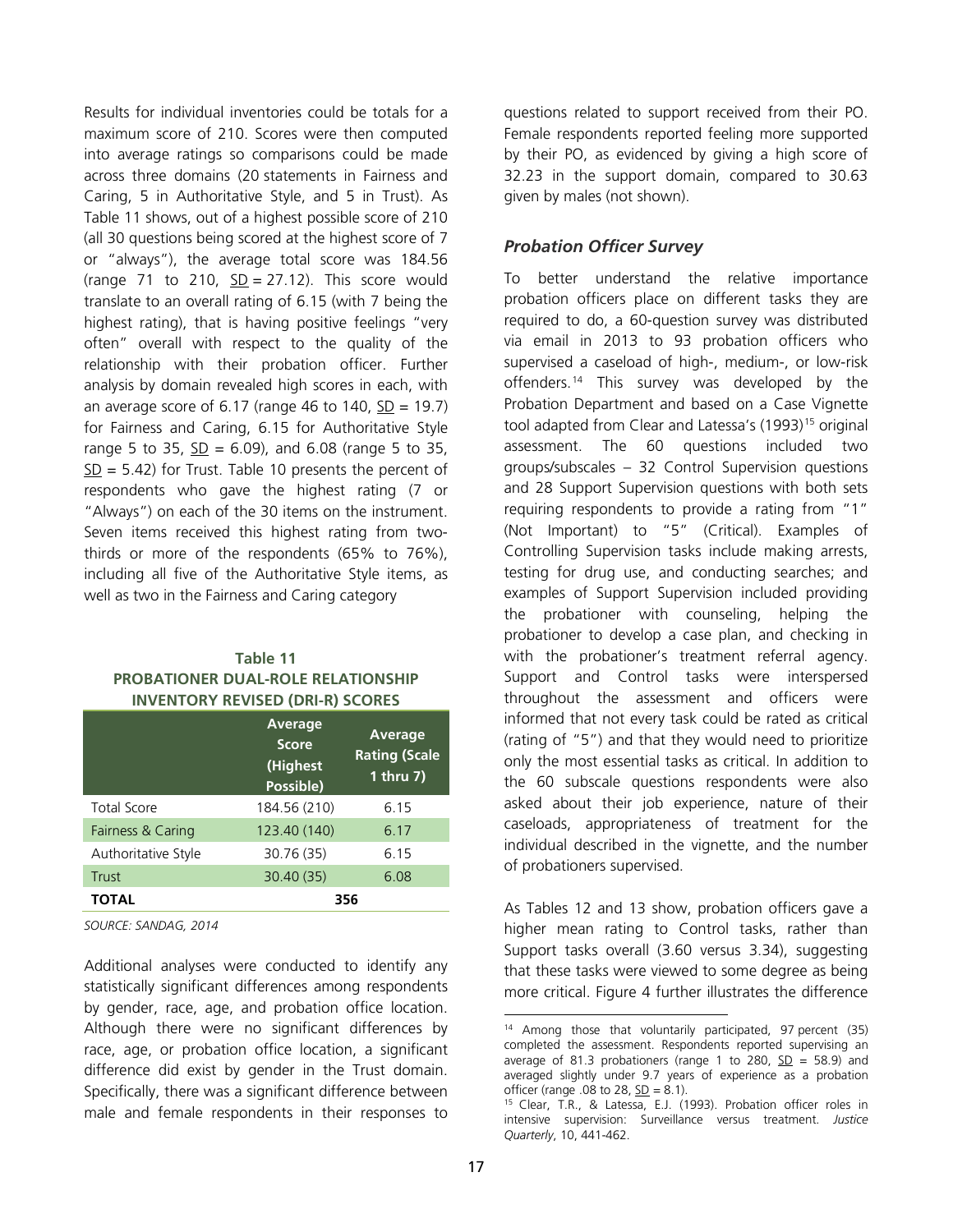in ratings across the two areas, with around one-third of statements in each group having a mean rating in the highest range (4.01 to 5.00), but with a smaller percentage of support tasks having the second highest range (3.01 to 4.00) and instead a greater proportion having average ratings between 1.01 and 2.00 and 2.01 and 3.00.

### **Figure 4**

### **PERCENT OF CONTROL AND SUPPORT TASKS WITH MEAN SCORES IN A RANGE**



### *SOURCE: SANDAG, 2014*

The top five highest rated Control tasks were ensuring that the probation officer testified accurately in court, explaining the probation supervision conditions and rules of probation clearly, monitoring the probationer's compliance with conditions, and taking urine samples to test for the use of controlled substances (Table 12). The top five rated Support tasks included referring clients to treatment, checking in with the treatment agency, conducting a risk/needs assessment, making home visits, and having the client learn about substance abuse (Table 13).

# **Table 12 MEAN RATINGS ON PROBATION OFFICER CONTROL TASKS**

| Testify Accurately in Court           | 4.79 |
|---------------------------------------|------|
| <b>Explain Supervision Conditions</b> | 4.74 |
| Explain Rules of Probation            | 4.66 |
| Monitor Compliance With Conditions    | 4.60 |
| Take Urinalysis Samples               | 4.57 |
| Check for Symptoms of Drug Use        | 4.51 |
| <b>Conduct Searches</b>               | 4.47 |
| Make Surprise Home Visits             | 4.46 |
| Enforce Therapy Attendance            | 4.34 |
| <b>Investigate Violations</b>         | 4.26 |
| Use Appropriate Force                 | 4.21 |
| <b>Record All Violations</b>          | 4.00 |
| <b>Conduct Records Checks</b>         | 3.91 |
| <b>Verify Community Service</b>       | 3.83 |
| Make Arrests                          | 3.71 |
| Make a Place/Person Off Limits        | 3.60 |
| Impose Jail Time                      | 3.60 |
| Watch for Possible Absconding         | 3.60 |
| Use Jail Time to Enforce Conditions   | 3.49 |
| Document Employment                   | 3.49 |
| <b>Curfew Checks</b>                  | 3.37 |
| Require Frequent Office Contacts      | 3.29 |
| Alter Surveillance to Avoid Patterns  | 3.23 |
| Involve Supervisors in Enforcement    | 3.11 |
| Notify Police                         | 3.06 |
| Visit Job-site or School              | 2.86 |
| Conduct Close Surveillance in Field   | 2.79 |
| Go to Field for All Violations        | 2.71 |
| Interrogate Client                    | 2.17 |
| Impose House Arrest                   | 2.11 |
| Install Electronic Monitoring         | 2.09 |
| Have Client Come in Every Morning     | 1.49 |
| <b>Overall Average Score</b>          | 3.60 |

*SOURCE: SANDAG, 2014*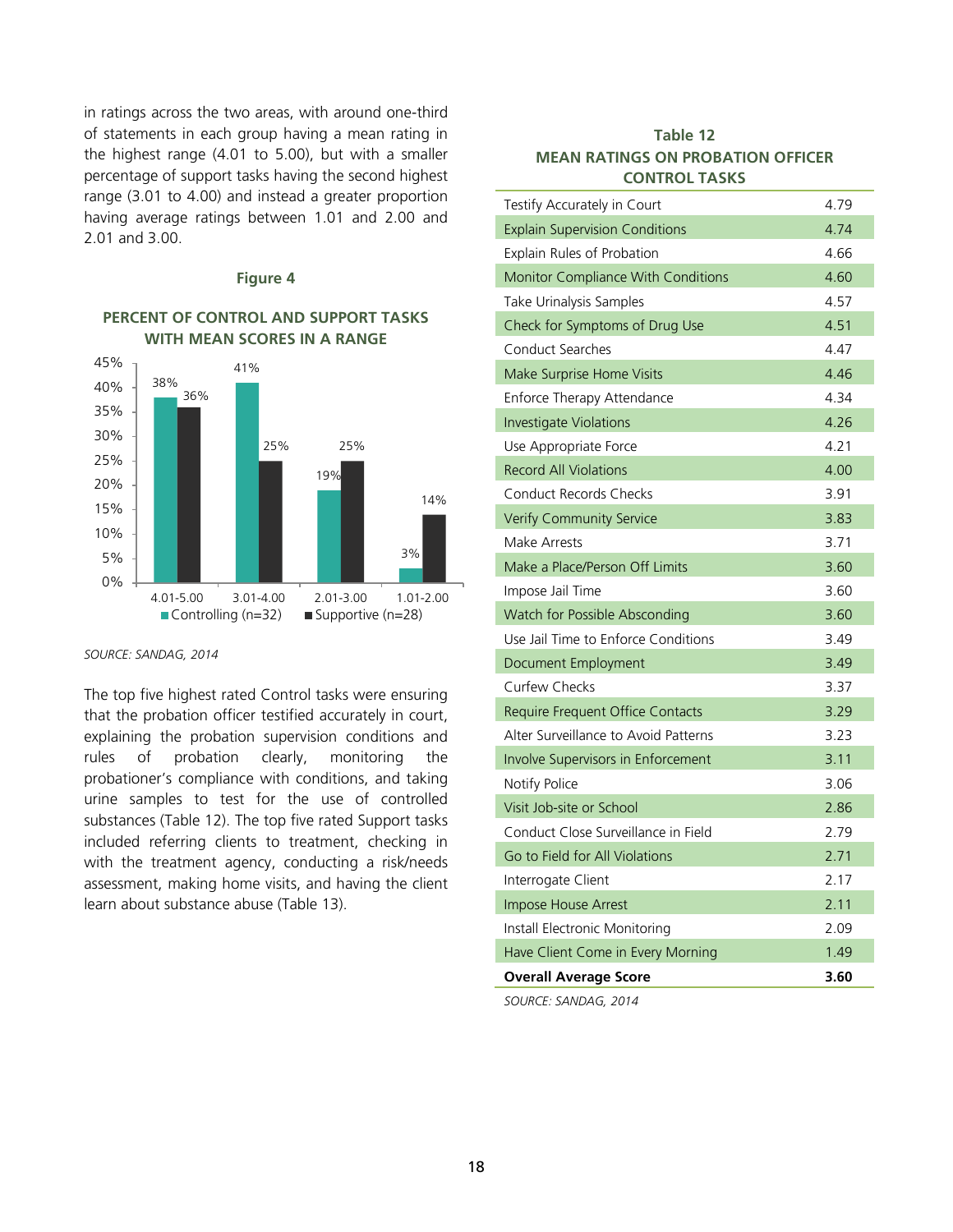### **Table 13 MEAN RATING ON PROBATION OFFICER SUPPORT TASKS**

| Refer Client to Treatment                | 4.83  |
|------------------------------------------|-------|
| Check With Treatment Agency              | 4.37  |
| Conduct Risk/Needs Assessment            | 4.34  |
| Client Take Responsibility for Actions   | 4.32  |
| Make Home Visits                         | 4.29  |
| Have Client Learn About Substance Abuse  | 4.26  |
| Counsel Client to Recognize Problems     | 4 2 3 |
| <b>Analyze Treatment Needs</b>           | 4.20  |
| Help Client Set Goals                    | 4.20  |
| Help Client Develop Case Plan            | 4.17  |
| <b>Conduct Behavior Modification</b>     | 4.00  |
| Confront the Client With Tactics         | 3.91  |
| Have Client Develop Area of Interest     | 3.69  |
| Involve in Group Counseling              | 3.63  |
| Provide Directive Counseling             | 3.31  |
| Send Letters to and Make Calls to Client | 3.17  |
| Talk Personally to Client's Family       | 3.14  |
| Discuss Case With Peers in Probation     | 3.00  |
| Advocate for Client to Agencies          | 2.86  |
| Have Client Develop Resume               | 2.85  |
| Advocate for Client to Court             | 2.74  |
| <b>Deemphasize Control Aspects</b>       | 2.69  |
| Take Client Job Applications             | 2.62  |
| Obtain Food/Clothes/Shelter for Client   | 2.37  |
| Take Client to Employment Sites          | 1.91  |
| <b>Transport Client</b>                  | 1.71  |
| Provide Typing for Client's Resume       | 1.60  |
| Be On-Call 24-hours                      | 1.46  |
| <b>Overall Average Score</b>             | 3.34  |
|                                          |       |

SOURCE: SANDAG, 2014

In terms of examining comparisons in the ratings between probation officers who were currently managing at least one high-risk offender (24 of the 35) versus those who were supervising only mediumand low-risk offenders, there were significant differences on three of the tasks, all in the Control group. Specifically, those managing high-risk offenders gave a higher average rating to the need to use appropriate force (4.29 versus 3.89) and the need to make surprise home visits (4.75 versus 3.80), but a lower rating for the need for the client to come in every morning (1.25 versus 2.00). There were no differences in the ratings by caseload type for Support tasks (not shown).

# *Probation Officer Observations*

To better understand if probation officers were implementing the best practices when meeting with probationers, a sample of 20 probation officers were selected and rated by two Senior Probation Officers. As part of the assessment, probation officers were rated during 20 observations on 25 skills that encompassed five areas: communication (6 skills), planning (4 skills), linking (4 skills), monitoring (5 skills), and follow-up (6 skills). For each of these skills, one of four ratings could be given that included "1" to describe that the probation officer had failed to employ the evidence-based skill in question, despite an opportunity to introduce the technique ("Missed all opportunities"); "2" to describe when the probation officer had utilized the appropriate skill, but still needed improvement either applying the skill correctly or communicating the appropriate response to the probationer ("Working towards proficiency"); "3" to describe when the officer had utilized the skill correctly and communicated according to the evidence-based training strategies ("Demonstrates skill mastery"); and "Not Applicable" when the skill in question was not useful or relevant to the interview being observed.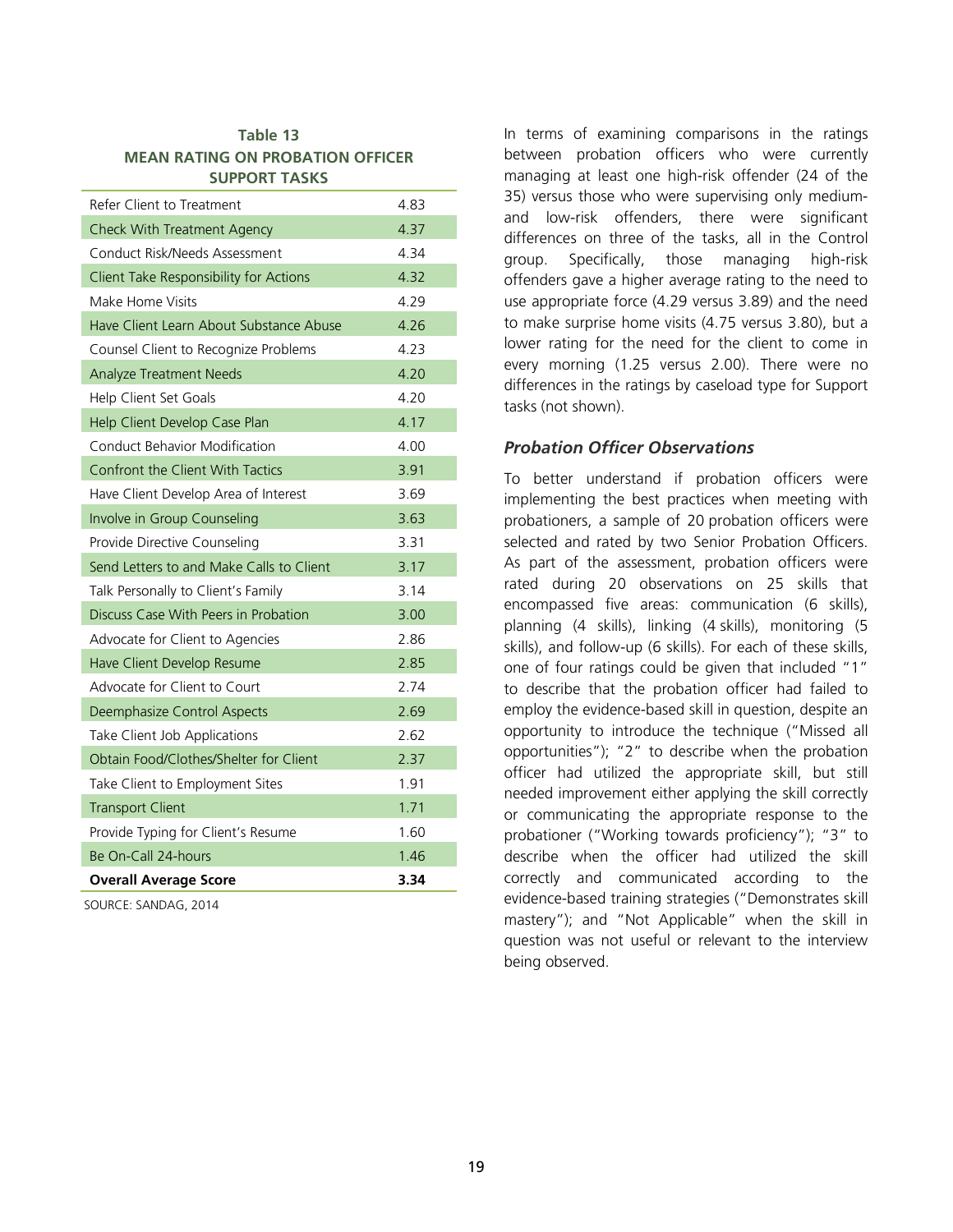As Table 14 shows, six skills were given the highest rating in over 90 percent of the observations (where the opportunity to use the skills was available), including three in the area of follow-up (empowered offender using praise, verified and updated case information, and discussed collaboration with treatment providers regarding the offender's progress), and one each in the area of monitoring (delivered incentives/sanctions in a fair and swift manner), communication (using non-verbal communication to convey interest/respect), and planning skills (responding to an offender's life circumstances).

As a supplement to this information, Table 15 shows how often each skill was rated. Four of the top five skills that were rated by Probation staff as most likely to be mastered were actually used in 80 to 100 percent of the observations; the exception was "delivered incentives/sanctions in a fair and swift manner" which was assessed in 33 percent of the 20 observations.

# **Table 14 PERCENT OF OBSERVATIONS WITH SKILLED MASTERY**

| Delivered Incentives/Sanctions in a Fair and Swift<br>Manner (M)                           | 100%     |
|--------------------------------------------------------------------------------------------|----------|
| Non-verbal Communication Conveyed<br>Interest/Respect (C)                                  | 95%      |
| Empowered Offender by Using Praise (F)                                                     | 95%      |
| Responsive to Offender's Life Circumstances (P)                                            | 94%      |
| Verified and Updated Case Information (F)                                                  | 94%      |
| Discussed Collaboration With<br>the<br>Treatment                                           | 92%      |
| Provider Regarding Offender's Progress (F)                                                 |          |
| Used Affirmations (C)                                                                      | 89%      |
| Obtained Additional Resources if Needed (F)                                                | 89%      |
| Asked Offender to Commit to Services<br>That                                               | 86%      |
| Address High-Risk Behavior (L)                                                             |          |
| Ended Meeting With Next Appointment, Goals,                                                | 85%      |
| and Answers to Questions (F)                                                               |          |
| Used Reflections (C)                                                                       | 83%      |
| Focused on Offender's Responsibility for Change                                            | 80%      |
| and Encouraged Problem Solving (P)                                                         |          |
| Linked Needs to Services Using CRD (L)                                                     | 75%      |
| Explored Readiness Toward Change (P)                                                       | 73%      |
| Used Open-Ended Questions (C)                                                              | 67%      |
| Reminded Offender of Conditions and Explained                                              | 67%      |
| Incentives and Consequences (M)                                                            |          |
| Used Summarizations (C)                                                                    | 63%      |
| Acknowledged Progress Toward Case Plan and<br>Thanked Offender For Efforts (F)             | 62%      |
| Discussed Service Needs Using Case Plan (L)                                                | 58%      |
| Discussed Goals According to Criminogenic Needs                                            | 53%      |
| (P)                                                                                        |          |
| Used Role Clarification Skills to Define<br>Rules,<br>Supervision, and Confidentiality (C) | 50%      |
| Revised Case Plan as Needed (M)                                                            | 45%      |
| Used Cognitive Model to Explore Obstacles to                                               | 38%      |
| Engagement (L)                                                                             |          |
| Acknowledged Relapse Triggers Using Cognitive                                              | 29%      |
| Model (M)                                                                                  |          |
| Skills to Address<br>Negative/Positive<br>Used<br><b>IBIS</b><br>Choices (M)               | 19%      |
| <b>TOTAL</b>                                                                               | $6 - 20$ |
| C=Communications Skills; P=Planning Skills; L=Linking                                      |          |
| Skills; M=Monitoring Skills; F=Follow-Up Skills                                            |          |
|                                                                                            |          |

*SOURCE: SANDAG, 2014*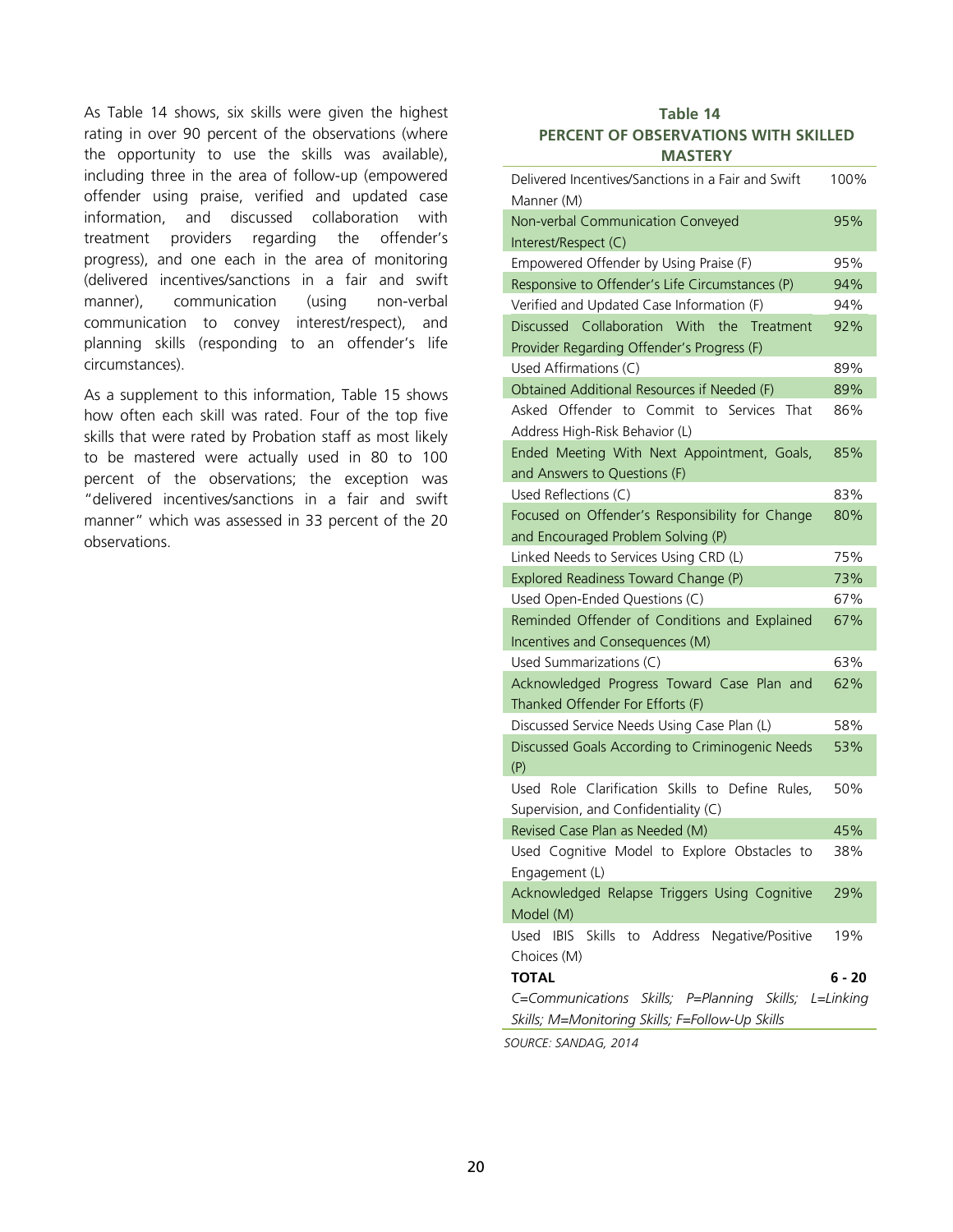| Table 15 |                             |  |  |  |
|----------|-----------------------------|--|--|--|
|          | HOW OFTEN SKILLS WERE RATED |  |  |  |

| Non-verbal Communication Conveyed<br>Interest/Respect (C)                                                | 100% |
|----------------------------------------------------------------------------------------------------------|------|
| Empowered Offender by Using Praise (F)                                                                   | 100% |
| Meeting With<br>Ended<br>Next Appointment,<br>Goals, and Answers to Questions (F)                        | 100% |
| Used Reflections (C)                                                                                     | 95%  |
| Used Open-Ended Questions (C)                                                                            | 95%  |
| Reminded Offender of Conditions<br>and<br>Explained Incentives and Consequences (M)                      | 95%  |
| Responsive to Offender's Life Circumstances<br>(P)                                                       | 90%  |
| Used Affirmations (C)                                                                                    | 90%  |
| Used Summarizations (C)                                                                                  | 89%  |
| Used IBIS Skills to Address Negative/Positive<br>Choices (M)                                             | 89%  |
| Discussed Goals According to Criminogenic<br>Needs (P)                                                   | 88%  |
| Verified and Updated Case Information (F)                                                                | 80%  |
| on Offender's Responsibility for<br>Focused<br>Change and Encouraged Problem Solving (P)                 | 79%  |
| Explored Readiness Toward Change (P)                                                                     | 79%  |
| Asked Offender to Commit to Services That<br>Address High-Risk Behavior (L)                              | 74%  |
| Acknowledged Progress Toward Case Plan<br>and Thanked Offender for Efforts (F)                           | 65%  |
| Discussed Service Needs Using Case Plan (L)                                                              | 63%  |
| Discussed Collaboration With the Treatment<br>Provider Regarding Offender's Progress (F)                 | 60%  |
| Revised Case Plan as Needed (M)                                                                          | 58%  |
| Obtained Additional Resources if Needed (F)                                                              | 45%  |
| Linked Needs to Services Using CRD (L)                                                                   | 42%  |
| Used Cognitive Model to Explore Obstacles to<br>Engagement (L)                                           | 40%  |
| Acknowledged<br>Triggers<br>Using<br>Relapse<br>Cognitive Model (M)                                      | 39%  |
| Used role clarification skills to define rules,<br>supervision, and confidentiality (C)                  | 35%  |
| Delivered incentives/Sanctions in a Fair and<br>Swift Manner (M)                                         | 33%  |
| <b>TOTAL</b>                                                                                             | 20   |
| C=Communications Skills; P=Planning Skills; L=Linking<br>Skills; M=Monitoring Skills; F=Follow-Up Skills |      |

*SOURCE: SANDAG, 2014*

# **IMPACT EVALUATION RESULTS**

# **How Many Offenders on High-Risk Supervision Had Positive Drug Tests While Under Supervision?**

As Table 16 shows, a number of different measures related to the administration of drug tests and their results were available across the three sample groups for this report. These included:

- Around two-thirds of each group (77%, 71%, and 72%) had at least one drug test administered during the period of high-risk supervision.
- Of those in each group who had at least one drug test, the average number during the period of supervision decreased across the samples, from 10.4 for Group 1 (range 1 to 88,  $SD = 10.8$ ), to 9.2 (range 1 to 87,  $SD = 10.6$ ) for Group 2, and 8.4 (range 1 to 107,  $SD = 12.0$ ) for Group 3.
- For the first two groups, almost half (48% of Group 1 and 47% of Group 2) of those who had at least one test either had a questionable test (e.g., failure to provide, inconclusive, diluted, no result) or failed to appear for a test, a red flag to an officer. This percentage decreased to 37 percent for Group 3.
- Of those individuals in Group 1 with one or more tests with a valid result, 44 percent had at least one positive drug test. This percentage increased to 59 and 57 percent for Groups 2 and 3.
- The average percent of drug tests administered that were positive increased across the sampling groups, from 18 percent for Group 1 to 28 percent for Group 2 and 31 percent for Group 3, which is a function of the number of tests conducted and number of tests that were positive.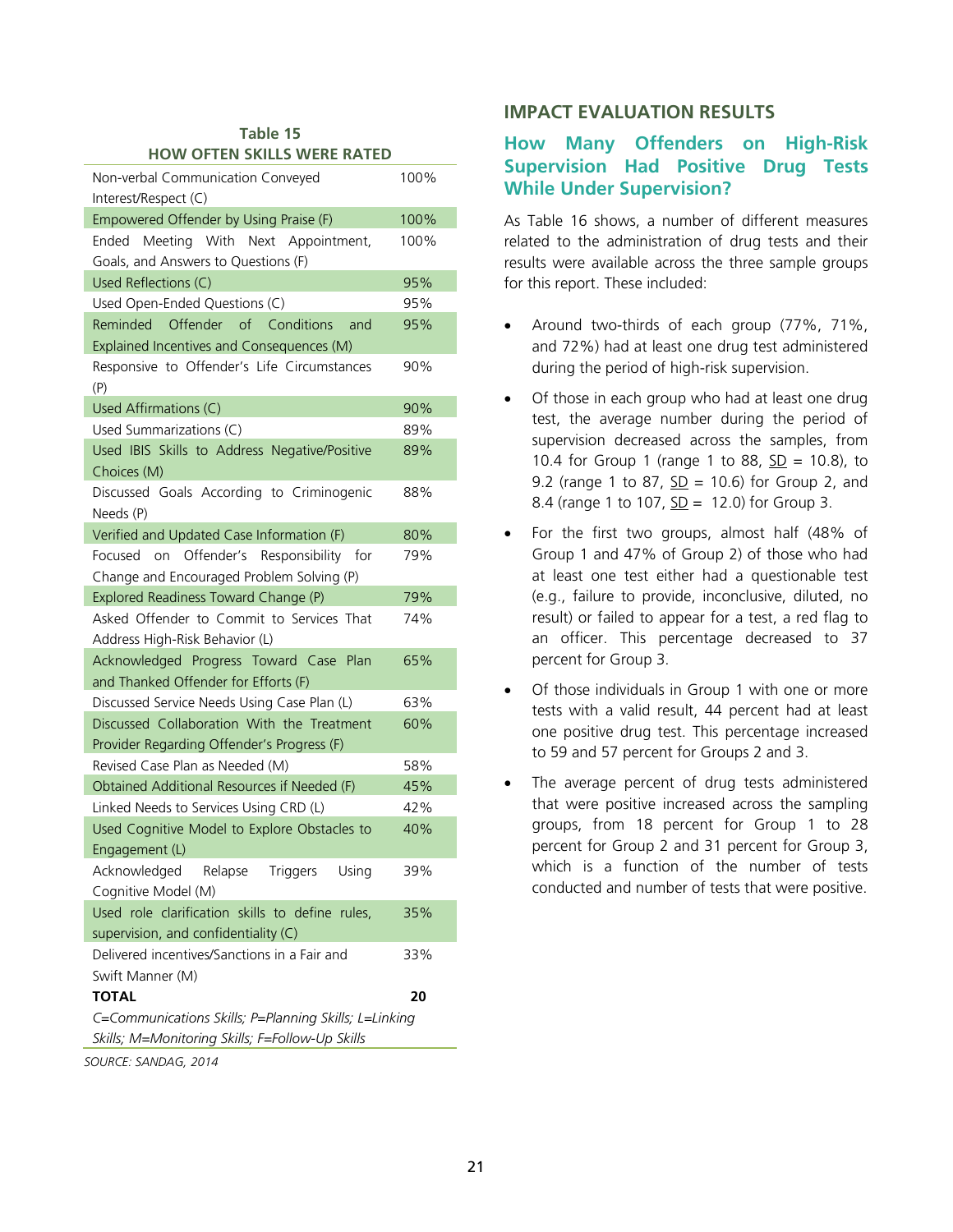| Table 16                              |  |  |
|---------------------------------------|--|--|
| DRUG TEST RESULTS FOR THE THREE STUDY |  |  |
| <b>SAMPLES</b>                        |  |  |

|                                 |          | Group  |        |
|---------------------------------|----------|--------|--------|
|                                 | 1        | 2      | 3      |
| Drug Tested                     | 77%      | 71%    | 72%    |
| Average Number of Tests         | 10.4     | 9.2    | 84     |
| (of those tested)               | (10.8)   | (10.6) | (12.0) |
| Questionable Test/FTA           | 48%      | 47%    | 37%    |
| Percent Positive (of those      | 44%      | 59%    | 57%    |
| with valid test)                |          |        |        |
| Average Number of               | 12       | 16     | 1.5    |
| <b>Positive Tests</b>           | (2.5)    | (2.4)  | (2.6)  |
| Average Percent of Drug         | 18%      | 28%    | 31%    |
| <b>Tests That Were Positive</b> | $(30\%)$ | (33%)  | (37%)  |
| TOTAL                           | 1,106    | 1,057  | 1,802  |

*NOTES: Numbers in parentheses indicate the standard deviation. SOURCE: SANDAG, 2014*

# **SUMMARY AND NEXT STEPS**

In an effort to better manage its incarcerated population, the State of California, through SB 678, began to offer financial incentives to counties that implemented best practices, which effectively increased probation success and reduced probation revocations to state prison. As described in this second report, San Diego County has successfully implemented a number of Evidence-Based Supervision practices. The plan included the development of the Probation EBP Leadership Academy for Adult Field Services (AFS) Directors and Supervisors, enhanced supervision of probationers on high-risk supervision through the development of an incentive and sanction continuum, and the development of a comprehensive package of community-based intervention and treatment services to address the criminogenic needs of probationers.

To accomplish the goal of reducing recidivism through the implementation of EBP, the San Diego County Probation Department incorporated risk and needs assessment, risk-based supervision, case planning, and supervision using motivational interviewing and cognitive behavioral interventions. The provision of funded treatment services was also accomplished with contracts to address substance abuse, mental health, and vocational/educational needs, as well as provide

cognitive behavioral interventions and health screenings. When the RRC contracts expired in April 2014, new relationships were formed with agencies to provide cognitive behavioral therapy in Summer 2014 and work readiness and residential drug treatment agreements are in process.

In order to determine the effectiveness of these efforts, SANDAG is conducting a process evaluation to document implementation and an outcome evaluation to better understand how the systemic change was related to outcomes that were realized. To answer the research questions posed here, data are being compiled through a variety of sources (i.e., surveys, archival records, observations) and three groups of individuals under high-risk supervision are being tracked: a baseline group prior to implementation of the plan, Group 2 when partial implementation of the plan was in place, and Group 3 when full implementation was enacted.

As described in this report, the majority of individuals on high-risk probation supervision across the three sample groups was male, under the age of 40, and lived in the Central region of the County. However, over time, it appears they were also more likely to be described as transient/homeless, to have had a prior conviction, and to be described as high-risk for violence.

For the full implementation group of clients (Group 3) tracked, the mean length of supervision was 11.7 months, and during this time period the mean number of probation officer contacts was 14.7. In addition, around three-fourths of these individuals were drug tested, with over half (57%) having at least one positive drug test during the period of supervision.

Data compiled for the partial implementation group (Group 2) revealed that approximately one in ten individuals were referred for services to one of the six RRCs. Of those individuals, most were referred to intensive outpatient drug treatment (i.e., day care habilitative services), individual counseling, and case management. In addition, almost four in five also received referrals to self-help groups and cognitivebehavioral therapy.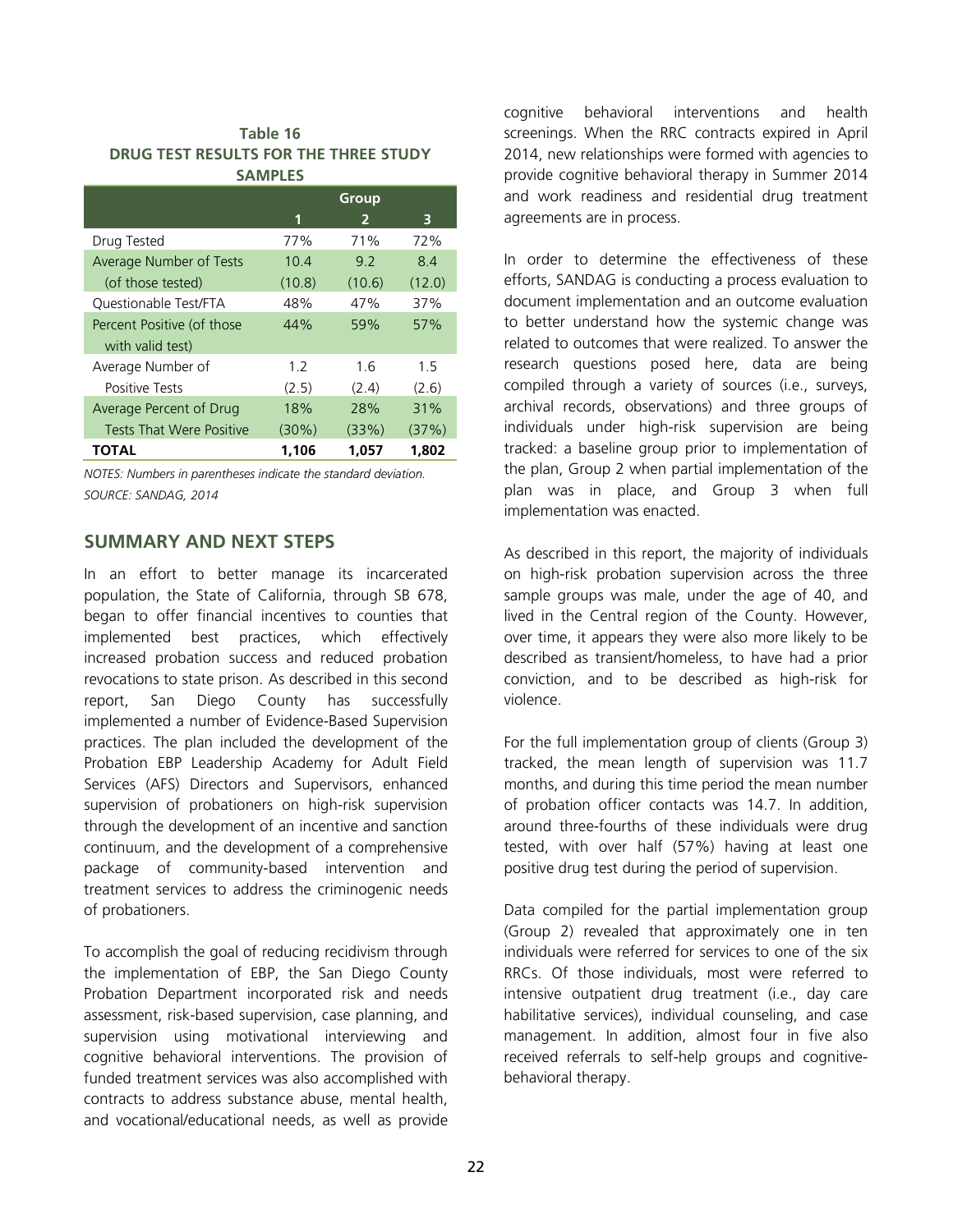Information from probationer and probation officer surveys, as well as observations of probationerprobation officer contacts, revealed that probationers gave high ratings to their officers and that probation officers rated a number of both Control and Support tasks as being very important. In addition, probation officers appear to be utilizing many of the IBIS skills they learned in training during their contacts with probationers.

# **Recommendations**

These preliminary results from the SB 678 evaluation provide lessons to guide continued efforts related to implementation of EBP that will positively impact recidivism rates among probationers on high-risk supervision.

- Limit caseload size in an effort to improve officer ability to contact offenders and increase ability to monitor progress while on probation.
- Continued enhancement training and quality assurance to ensure all opportunities are taken to utilize IBIS skills during contacts with probationers.
- Ensure collaboration between probation officers and service provider staff to monitor individual progress and enhance documentation of EBP. The deployment of the CRD as a resource for tracking service referrals and receipt is one example of a success in this area. Continued efforts to promote use of the CRD as a service tracking system will increase ability to track dosage.
- Because the reality is that participation in treatment occurs on a continuum, dosage data may be a better measure than completion status in determining impact on outcomes. Again, increased use of the CRD by agencies could result in more robust analysis.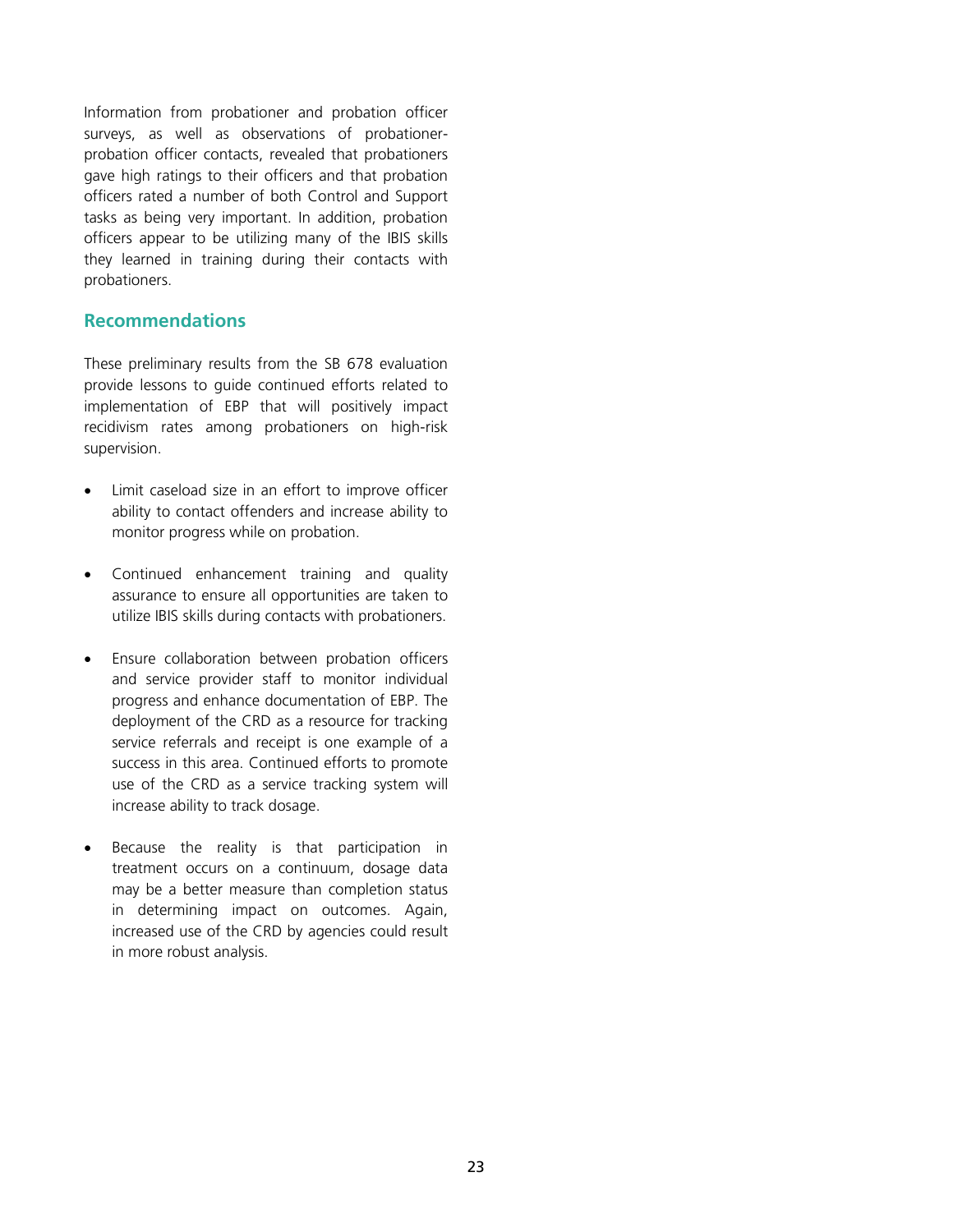# **METHODOLOGY**

To answer SB 678 evaluation research questions, data are being compiled from a variety of sources as described below.

**Probation Records:** In order to answer research question 1 of the process evaluation, official records regarding individuals in all three study groups are being examined. Probation staff coordinated with SANDAG to provide data files that include information about the characteristics of the baseline and SB 678 service recipients in an electronic format. Specifically, data include the numbers of eligible offenders, information regarding the demographics of each individual, and dates to measure timing of services.

**Intake Assessment:** As part of the process evaluation, the research team is analyzing data collected through the Probation Department's standardized assessment process. All assessment information for probationers supervised on high-risk caseloads, which are either in the baseline group or Groups 2 or 3, was obtained through data files in an electronic format from the Probation Department research staff. Details regarding the assessed needs of individuals in the study groups will be used to address research questions 1 and 4 regarding service delivery.

<span id="page-23-0"></span>**Criminal Involvement and Offender Management Records:** To answer research questions 1, 2, 4, 5, and 6, information related to criminal justice system involvement before and after assignment to high-risk supervision will be compiled by SANDAG staff. SANDAG staff will collect data associated with arrest, booking, charges filed, convictions, and jail and prison sentencing for all three study group cases through automated systems, including the Automated Regional Justice Information System (ARJIS) (a computer system for information sharing among local justice agencies), the San Diego County Sheriff's Department database, and the San Diego County District Attorney's data system. Regarding management of offenders, Probation will provide the date of assignment to highrisk supervision, date of exit from high-risk supervision, dates of contacts with probation officers, and drug test results.

**Community-Based Service Records:** HHSA contractors are making individual-level service delivery data available, including referrals received, services completed, and residential drug or alcohol treatment exit status (i.e., successful completion, dropped out, or terminated) for the SB 678 service recipient groups. This effort requires a combination of manual data collection and analysis of data extracted from HHSA's existing database. For this report, data were collected for Group 2. In addition, data extracted in 2014 from the CRD were examined to supplement this official data collection. These data will be used to answer research questions 3 and 4.

**Probationer Satisfaction Surveys:** In an attempt to measure aspects of the relationship between the probationer and probation officer, the Dual-Role Relationships Inventory (DRI-R) was administered to a sample of probationers under high-risk supervision during a three-week period in 2013 (May 15 – June 5). The DRI-R was developed and validated to assess dualrole relationships in mandated treatment settings.[16](#page-23-0) Dual-role relationships are defined as those of providers who serve individuals who are required to participate. The provider in this situation must care for *and* have control over the individual receiving treatment, hence the dual role. Three important domains exist in determining dual-role relationship quality: caring and fairness; trust; and an authoritative (not authoritarian) style. As part of the survey administration procedure, a hard copy of the survey was provided by the probation officer to the probationer at each of the four regional Probation offices. To increase the probability of the probationer providing honest and valid answers, a system was devised in which the probationer would return the completed survey in a sealed envelope rather than giving it to the probation officer to return to research staff. Statements on the DRI-R focused on the probationer's perception of his/her relationship with the probation officer to answer research question 7.

**Probation Officer Surveys**: To measure Probation's management strategies for high-risk offenders, SANDAG and Probation conducted a brief survey of a sample of probation officers supervising

ł

<sup>16</sup> Skeem, J., Eno Louden, J., Polasheck, & Cap, J. (2007). Relationship quality in mandated treatment: Blending care with control. *Psychological Assessment, 19,* 397-410.